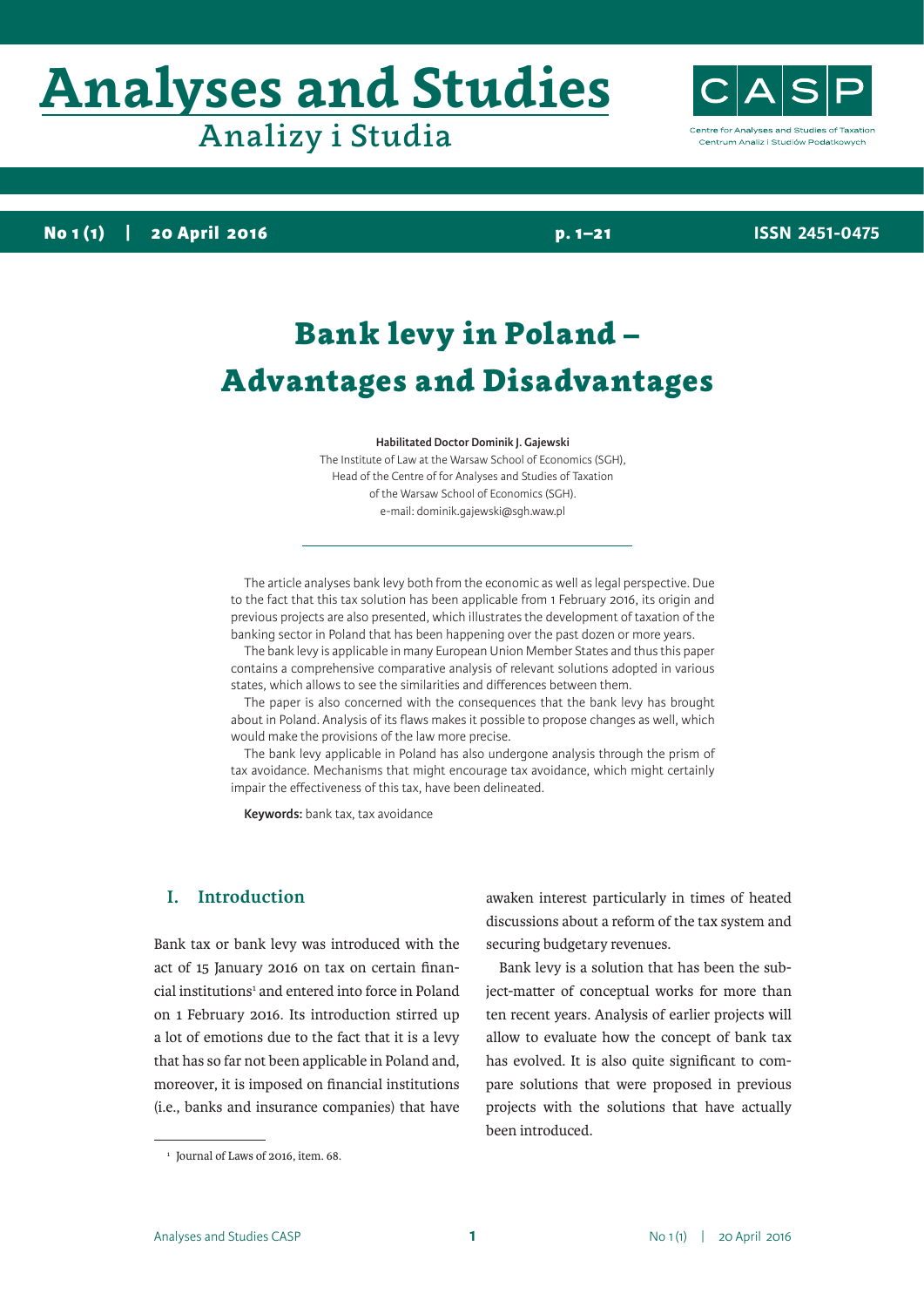And so, the bank tax is not a new concept and although it had been widely believed that this tax regulation should be introduced, it did not happen until 2016. Based on comparative analysis taking into consideration other Member States of the European Union, it is worth noting that we are one of the last countries to introduce this tax. Comprehensive comparison of the structures of the bank tax in individual Member States of the European Union (especially the bank tax that was introduced in Poland) will allow us to notice how profound differences there are between them.

A substantial part of this elaboration is analysis of the bank tax in terms of its structure. It allows to indicate the flaws of the structure that may considerably lower the effectiveness of this tax. On the other hand, elaboration on these flaws may contribute to making claims advocating legislative changes that may turn out necessary.

An important element of this paper is review of regulations of the bank tax through the prism of the possibilities of avoiding it. It is particularly important owing to the fact that the phenomenon of international tax avoidance is also observable in the case of bank levy applicable in the Member States of the European Union. Thus, is it quite significant to present the structures adopted in Poland for the purpose of avoiding paying the bank levy.

An undeniable advantage of the bank tax is the fact that it has been introduced. However, the structure of this tax as well as its low resistance to being avoided by financial institutions may raise numerous doubts and concerns.

#### **II. The Origin of the Bank Levy in Poland**

The act of 15 January 2016 on tax on certain financial institutions<sup>2</sup> is the fourth attempt (and the second successful one) to impose taxation on the Polish financial sector (and chiefly the

banking sector). There have been two (unsuccessful) relevant parliamentary initiatives of 2010 (authored by the Law and Justice – PiS) and of 2011 (authored by the Democratic Left Alliance – SLD) as well as the (successful) governmental initiative of 2013.

### 1. Draft Act of the Law and Justice of 2010 (Publication of the Sejm No. 3838)

In accordance with the draft act on tax on certain financial institutions, taxation of assets was intended to apply to<sup>3</sup>: domestic banks, branches of foreign banks, branches of credit institutions, domestic insurance companies, domestic reinsurance undertakings, branches of foreign insurance companies and reinsurance undertakings, the main branches of foreign insurance companies and reinsurance undertakings, and investment funds.

Imposition of taxation of investment funds was, in principle, supposed to be supplementary in character. Taxation of the assets held by banks and insurance companies without taxation of investment funds would lead to banks and insurance companies shifting assets to investment funds and consequently avoiding taxation. It should be highlighted that investment funds, which are legal persons in line with Article 6, section 1, point 20 of the corporate income tax act<sup>4</sup>, are exempt from income tax.

Collection of tax was to take place based on the principle of self-estimation by the taxpayers. The deadline for tax prepayments was set to be the 20th day of a calendar month. Following approval of a financial statement for a financial year, taxpayers would be obliged to file tax returns and pay the potential difference between the tax arising from the annual financial statement and the prepayments made throughout the financial

<sup>2</sup> Journal of Laws of 2016, item. 68.

<sup>&</sup>lt;sup>3</sup> Explanatory statement to the draft act on tax on certain financial institutions (publication of the Sejm No. 3838), 2010.

<sup>4</sup> Act of 15 February 1992 on corporate income tax (Journal of Laws of 1992, No. 21, item 86, i.e., Journal of Laws of 2014, No. 851 as amended).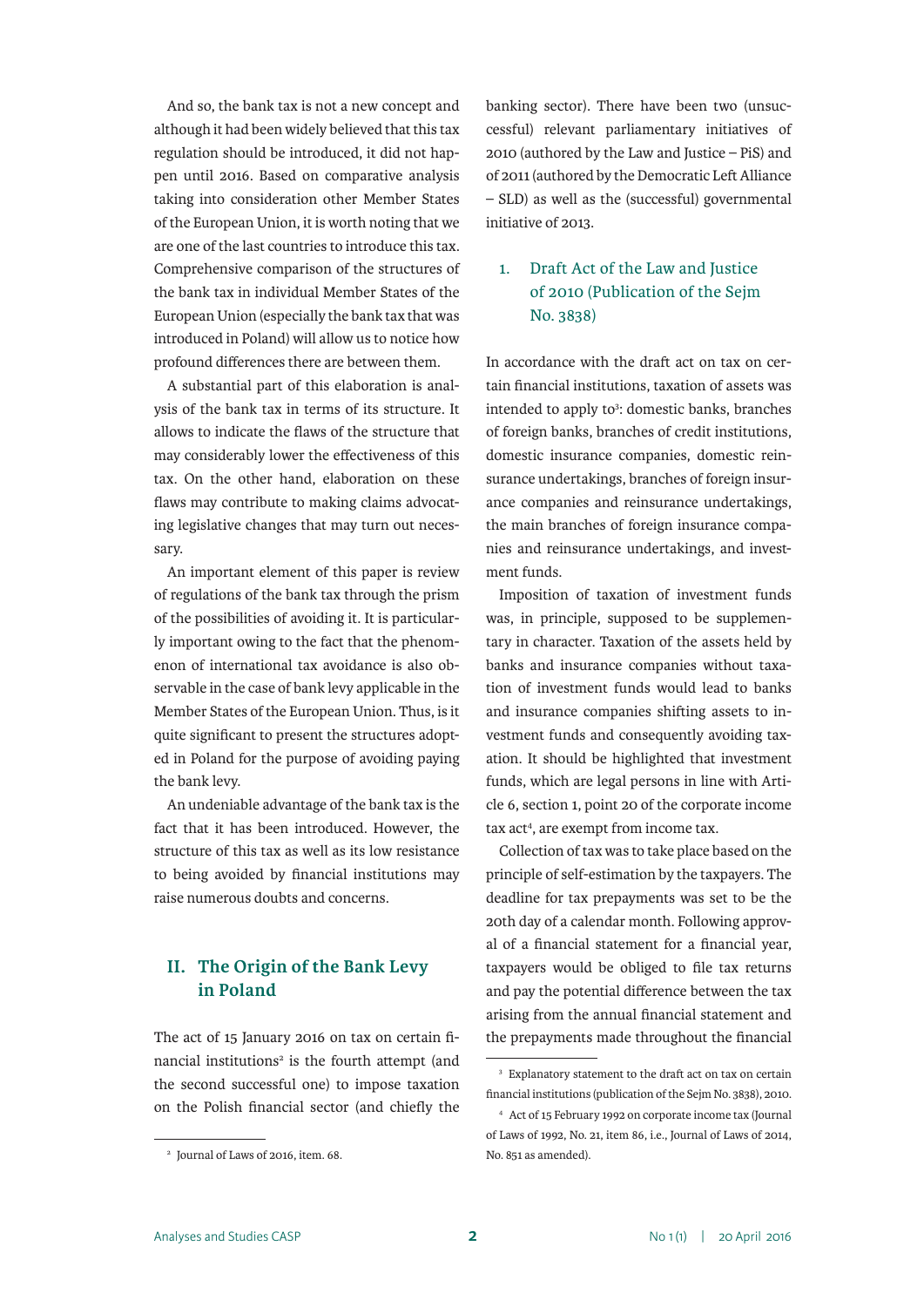year. In case of overpayment, it would be used to cover future tax prepayments or reimbursed.

The draft act also contained regulation securing against possible lack of approval of a financial statement till the end of the 6th month after the end of a financial year. In such a case, the tax would be calculated based on a financial statement drawn up by a management body, which the taxpayer would be obliged to deliver to the tax office.

The draft act stipulates exemption from tax of assets worth no more than PLN 10 million. The exemption was proposed in order to protect small banks and insurance companies that had a positive influence on the competition on the market and that might experience financial troubles, if the tax was imposed on them.

It was also proposed to introduce changes in the act of 15 February 1992 on corporate income tax in order to prevent deductions of the said tax from the tax base in corporate income tax.

If the rate was set to be 0.39%, the estimated yearly revenue from the tax would amount to:

- 1) PLN 4,100 million from bank assets;
- 2) PLN 538 million from the assets of insurance companies;
- 3) PLN 405 million from the assets of investment funds;

– that is, PLN 5,043 million in total. Revenue arising from the tax would be state revenue.

#### 2. Draft Act of the Democratic Left Alliance of 2011 (Publication of the Sejm No. 4250)

The draft act on tax on certain financial institutions proposed taxation of assets of some financial institutions between 01 January 2012 and 31 December 2015 with tax on financial institutions<sup>5</sup>.

The taxpayers of this tax were supposed to be: domestic banks, branches of foreign banks, branches of credit institutions, domestic insurance companies, domestic reinsurance undertakings, branches of foreign insurance companies and reinsurance undertakings, the main branches of foreign insurance companies and reinsurance undertakings, and investment funds.

The tax rate was to be 0.25% of the tax base. The tax base would be:

- 1) in the case of banks, domestic insurance companies, domestic reinsurance undertakings, and investment funds: the total assets indicated in the taxpayer's annual financial statement approved in line with Article 53, section 1 of the act of 29 September 1994 on accounting;
- 2) in the case of branches of credit institutions and branches of foreign banks: the total assets indicated in the taxpayer's approved annual financial statement;
- 3) in the case of branches and main branches of foreign insurance companies and reinsurance undertakings: the total assets indicated in the taxpayer's approved annual financial statement;

If the taxpayer's annual financial statement was not approved within six months following the end of the taxpayer's financial year, the tax base would be the total assets indicated in the annual financial statement that was compiled.

The taxpayers would be obliged to file a tax return within 30 days from the day the financial statement was approved; and if the financial statement were not approved, the taxpayers would have 30 days to file the tax return starting from the last day on which the financial statement should have been approved in accordance with the provisions of the law.

Th draft act stipulated payment of tax prepayments to the tax office until the 20th day of each calendar month, which amount to 1/12 of the tax calculated based on the last approved annual financial statement (tax return). The obligation to pay in the tax prepayment for the subsequent settlement period would commence on the next month following the month in which the tax return is filed.

Taxation with this tax would not combine with other sources. The tax would not be deductible

<sup>5</sup> Explanatory statement to the draft act on tax on certain financial institutions (publication of the Sejm No. 4250), 2011.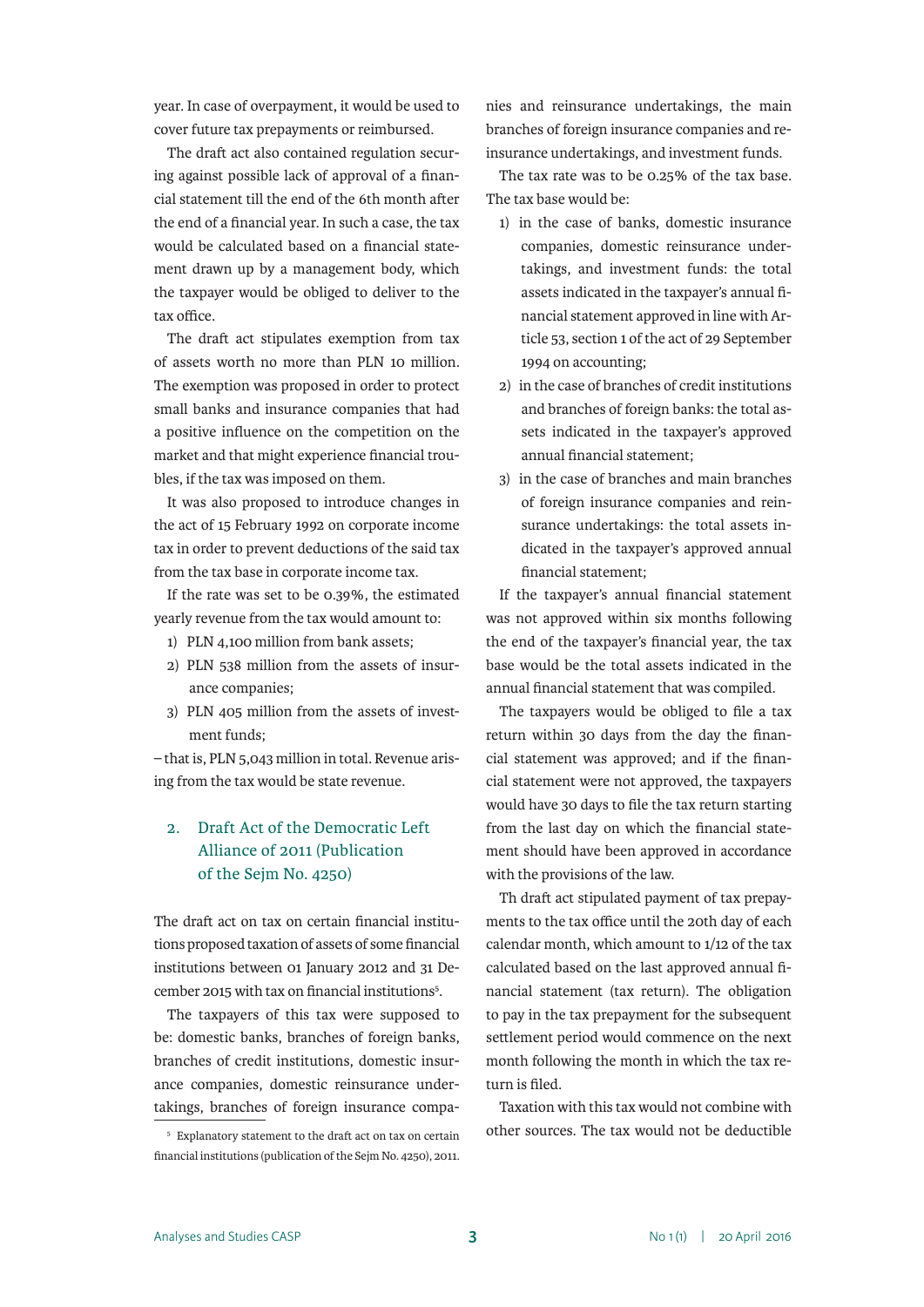and could not be used to lower the tax base in corporate income tax or personal income tax.

The draft act proposed exemption from tax for banks (and no other financial institution) that would use all their profits to increase own funds.

Introduction of the tax could not serve as basis for changes in the terms and conditions of financial and insurance services rendered on the basis of civil and legal agreements in connection with the act of law coming into force or worsen the terms and conditions of contracts with clients.

The act was to be introduced on 1 January 2012 and the estimated budgetary revenue was expected to amount to about PLN 2 billion a year; the tax was intended to be a source of financing of the operations of the Demographic Reserve Fund.

#### 3. Amendment of the Act on the Bank Guarantee Fund of 2013

The act of 26 July 2013 amending the act on the Bank Guarantee Fund and some other acts<sup>6</sup> introduced a prudence fee intended to increase own fund established in the Bank Guarantee Fund, that is, the stabilisation fund. The above-mentioned amendment reflected the trend that legislation in some Member States of the European Union have followed over the recent years. During the post crisis period, the essence of such activity was shifting the burden of financial support provided to financial institutions from the public sector to the entities operating on the financial market<sup>7</sup>.

In accordance with Article 7 of the act of 26 July 2013 amending the act on the Bank Guarantee Fund and some other acts, entities participating in the mandatory deposit guarantee scheme, that is, domestic banks, were obliged to pay the first prudence fee in 2013.

Currently, the prudence fee is calculated based on the total amount of exposures to risk defined in the regulation (EU) No 575/2013 of the European Parliament and of the Council of 26 June

2013 on prudential requirements for credit institutions and investment firms and amending Regulation (EU) No. 648/2012 and in line with the rules defined on the basis of the provisions of this regulation and the Banking Law Act. Pursuant to the Commission Implementing Regulation (EU) No. 680/2014 of 16 April 2014 laying down implementing technical standards with regard to supervisory reporting of institutions according to Regulation (EU) No. 575/2013 of the European Parliament and of the Council, the total amount of exposures to risk is provided in COREP in template C 02.00 – Own Funds Requirements (CA2), in row 010 (cell reference: CNXX006)8 .

In accordance with resolution No. 16/2016 of the Council of the Bank Guarantee Fund of 23 March 2016 regarding the amount of the prudence fee for the first quarter of 2016 to be paid into the Bank Guarantee Fund by entities participating in the mandatory deposit guarantee scheme, the Council of the Bank Guarantee Fund set the prudence fee for 2016 to be 0.079%<sup>9</sup>.

The amendment of the act on the Bank Guarantee Fund also introduced amendment to Article 16, section 1 of the act of 15 February 1992 on corporate income tax, which made payments of the prudence fee not deductible.

## **III. Comments and Reservations Concerning the Construction of the Bank Tax**

#### 1. Article 3 of the Act on Tax on Certain Financial Institutions

As far as estimation of the tax base is concerned, it should be indicated that taxation imposed – with the act of 15 January 2016 on tax on certain financial institutions – on assets of financial in-

<sup>6</sup> Journal of Laws of 2013, item. 1012.

<sup>7</sup> Explanatory statement to the draft act amending the act on the Bank Guarantee Fund and some other acts (publication of the Sejm No. 1045), 2013.

<sup>8</sup> www.bfg.pl, 2016.

<sup>9</sup> The act of 11 March 2016 amending the act on the Bank Guarantee Fund and the act on the functioning of cooperative banks, their associations, and associating banks (Journal of Laws of 2016, item 381) introduced quarterly payments for the Bank Guarantee Fund, including prudence fees.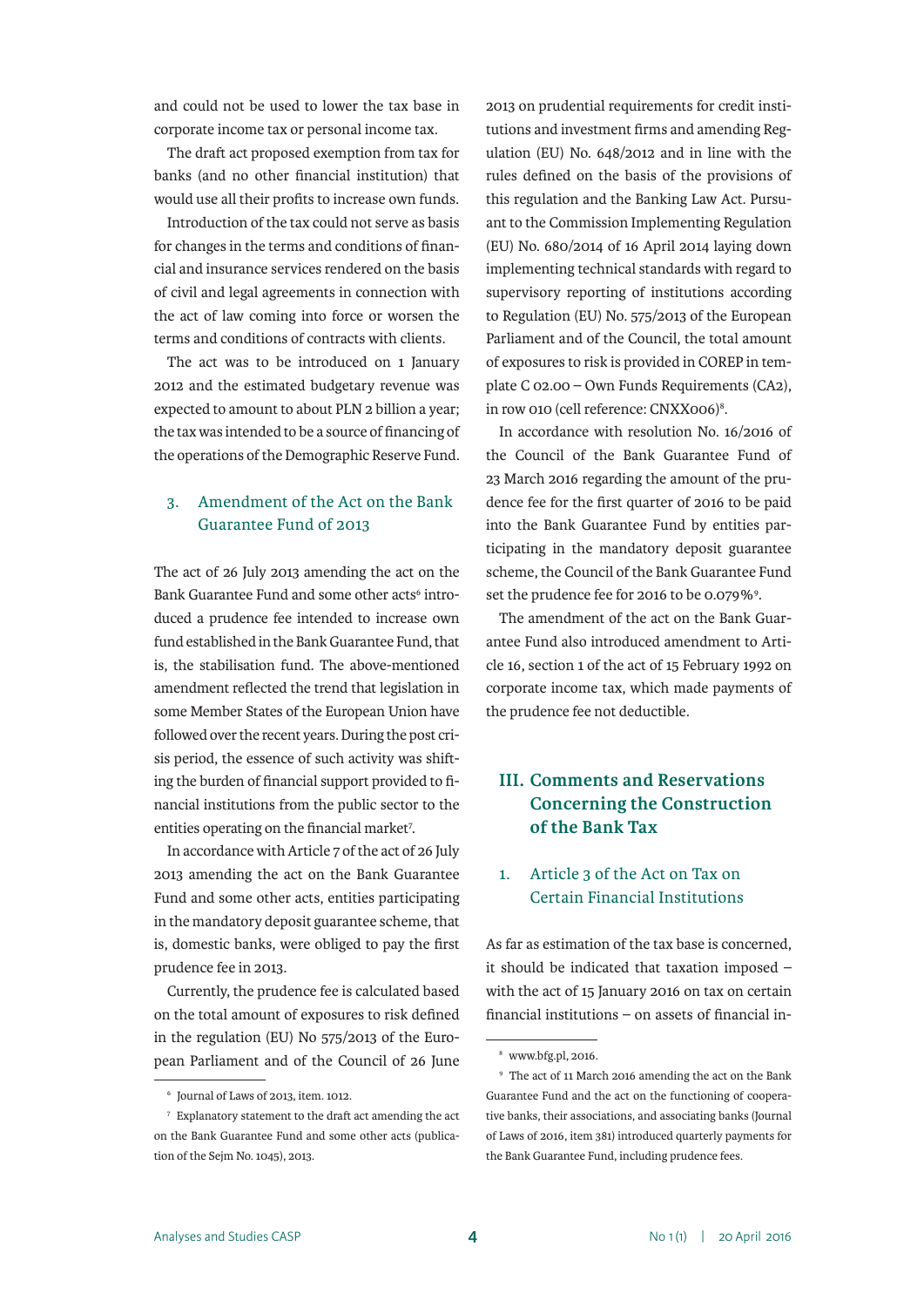stitutions is, de facto, tax on the scale of their business. This approach is not related to the level of risk taken by a given institution and a tax base established in such an extensive manner may potentially negatively influence the conditions of running a business by institutions, including the amount of new loans offered. In contrast to the regulations adopted in the majority of the Member States that implemented taxation of the financial sector, the tax that was introduced is neither related to particular risks involved in the financial system nor the earlier support provided to the financial sector. For instance, the prudence fee for the stabilisation fund is calculated based on the total amount of exposures to risk defined in the regulation (EU) No. 575/2013 of the European Parliament and of the Council of 26 June 2013 on prudential requirements for credit institutions and investment firms and amending Regulation (EU) No. 648/2012 ("Regulation No. 575/2013 of 26 June 2013") and in line with the rules defined on the basis of the provisions of this regulation and the Banking Law Act of 29 August 1997, which undoubtedly arises from a bank's activity and risk appetite. Taxation based on the principles provided for in the act of 15 January 2016 on tax on certain financial institutions may cause – owing to the desire to avoid taxation – a shift in the activity undertaken in the sector towards transactions that do not influence the balance sheet total of financial institutions<sup>10</sup>.

In the Polish legislation, apart from tax on certain financial institutions, assets as basis for calculation of fees arising from public law have only been used once, that is, in payments for supervision costs. In line with Article 131a of the Banking Law Act of 29 August 1997, banks are obliged to make payments for banking supervision,

<sup>10</sup> H. Dzwonkowski, *Opinia prawna w sprawie projektu ustawy o opodatkowaniu niektórych instytucji finansowych (druk sejmowy nr 4250)* [*Legal Opinion on the Draft Act on Tax on Certain Financial Institutions (Publication of the Sejm No. 4250)*], Warsaw, 12 January 2016 and *Opinia Europejskiego Banku Centralnego z dnia 12 stycznia 2016 r. o podatku od niektórych instytucji finansowych* [*Opinion of the European Central Bank of 12 January 2016 on Tax on Certain Financial Institutions*] (CON/2016/1).

amounting to the product of the total bank's balance assets and the rate that is no more than 0.024%. The Prime Minister issues a regulation setting the deadlines for making payments, the amount of the payment, and the manner of calculation of payments as well as the manner of covering the costs of banking supervision and participation in costs with the payments, taking into consideration that the effectiveness of the supervision must be ensured.

Adoption of such a tax base means that at least part of the resources of financial institutions will be taxed twice with completely different income taxes. Since it should be noted that some assets are covered by the tax on real estate. In consequence, introduction of tax on certain financial institutions gave rise to a situation where the scopes ratione personae and ratione materiae of the act and the existing act on local taxes and charges will overlap at least partially $11$ .

#### 2. Article 4, Section 2 of the Act on Tax on Certain Financial Institutions

Branch offices of domestic banks conduct activity on the territories of various Member States of the European Union. In order to support expansion of domestic banks, a possible exemption of the assets of such branches from taxation should be considered, especially in countries where such assets are subject to taxation with bank tax based on the legislation of the receiving states.

#### 3. Article 4, Section 2 of the Act on Tax on Certain Financial Institutions

As far as taxation of assets of branch offices of credit institutions is concerned, there might be objections that there is risk of double taxation of credit institutions that make payments due to such taxation in the Member States of the European Union.

<sup>11</sup> H. Dzwonkowski, *Opinia prawna…*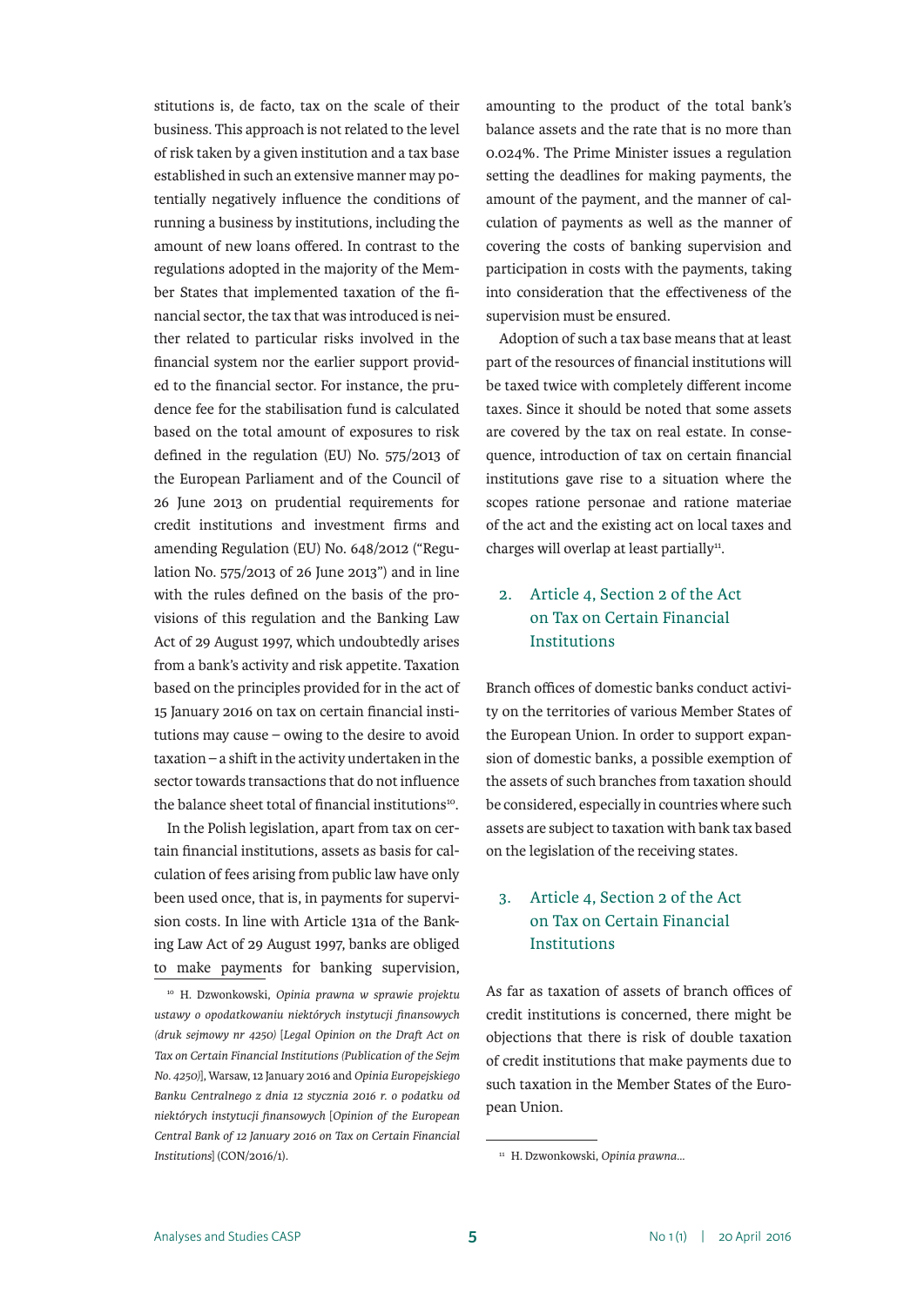#### 4. Article 5, Section 1 of the Act on Tax on Certain Financial Institutions

In line with Article 13, section 1 of the act of 29 September 1994 on accounting, books of account contain collections of book entries, turnovers (sums of entries), and balances, which form:

- 1) a journal;
- 2) a nominal ledger;
- 3) subsidiary ledgers;
- 4) a trial balance: turnovers and balances on general accounts and balances on subsidiary ledger accounts;
- 5) a list of assets and liabilities (inventory).

Asset value arising from a trial balance on the last day of each month is not a datum confirmed by the statutory auditor.

The moment the tax base is established should also be taken note of; it is the last day of the month. The right example seems to be a different approach to establishing the base for the calculation of statutory reserves maintained by financial institutions at the National Bank of Poland; the rules concerning the moment it is established and the scope ratione materiae for its estimation were set out in the act of 29 August 1997 on the National Bank of Poland and resolution No. 40/2015 of the Management Board of the National Bank of Poland of 13 August 2015 laying down the rules and mode of calculation and maintenance of statutory reserves. In accordance with Article 38 of the act of 29 August 1997 on the National Bank of Poland, the statutory reserves of banks are part of the monetary funds expressed in the Polish currency and foreign currencies collected on bank accounts, funds obtained from issuance of debt securities, and other funds accepted by a bank, which are refundable, except for funds:

1) accepted from another domestic bank, cooperative savings and credit union, and Krajowa Spółdzielcza Kasa Oszczędnościowo-Kredytowa (the National Cooperative Savings and Credit Union);

- 2) accepted from a foreign bank based on contracts concluded before the day the act entered into force;
- 3) obtained from abroad at least two years ago;
- 4) obtained on the basis of agreements on holding individual retirement accounts and agreements on holding individual pension insurance accounts pursuant to the provisions on individual retirement accounts and individual pension insurance accounts;
- 5) derived from disposal of mortgage-backed securities with a redemption period of over five years and disposal of covered bonds with a redemption period of over five years.

In accordance with paragraph 2 of resolution No. 40/2015 of 13 August 2015 of the Management Board of the National Bank of Poland, the basis for calculation of statutory reserves for a given month is the arithmetic mean of carrying balances of cash at the end of each month. Considering the above, it should be concluded that the solution for calculating the base of statutory reserves allows to minimize or even eliminate manipulations of the carrying balances of cash, which serve as basis for the calculations.

One should also take note of the threshold amount which is exempt from tax on certain financial institutions. The threshold of PLN 4 billion for banks and PLN 2 billion for insurance companies seems to be very high considering the circumstances prevalent on the Polish financial market, especially considering the threshold of PLN 10 million proposed in the draft act on tax on certain financial institutions authored by the Law and Justice. It should also be pointed out as an example that in Article 39a of the act of 29 August 1997 on the National Bank of Poland, banks, cooperative savings and credit unions, and the National Cooperative Savings and Credit Union lower the amount of the estimated statutory reserves by EUR 500,000 calculated at the mid-market exchange rate published by the National Bank of Poland on the last day of the month when the statutory reserves are estimated and if such a rate is not published on that day – at the last rate published prior to that day.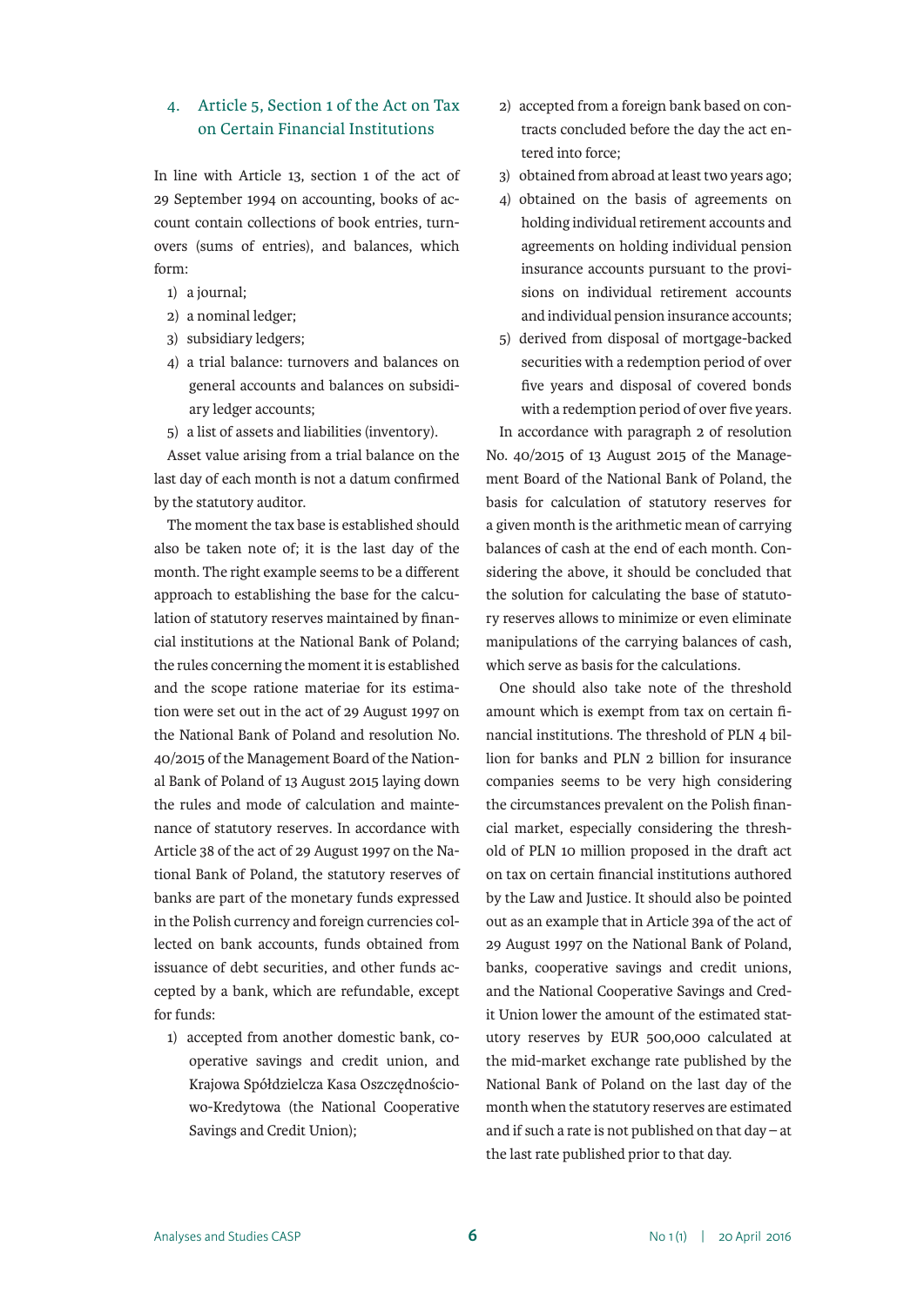#### 5. Article 5, Section 4 of the Act on Tax on Certain Financial Institutions

Doubts also arise as to the wording of Article 5, sections 4 and 6 of the act of 15 January 2016 on tax on certain financial institutions, which stipulates that only banks, branches of credit institutions, branches of foreign banks, and cooperative savings and credit unions can lower the tax base by their own funds. Such a solution does not provide for the lowering of tax base by own funds by insurers (which are entities defined in Article 4, points 5-7 of the act of 15 January 2016 on tax on certain financial institutions). The solution does not seem appropriate from the point of view of equal treatment of entities.

## 6. Article 5, Section 9 of the Act on Tax on Certain Financial Institutions

Certain doubts as to ensuring free movement of capital and adherence to the principles of honest competition may be raised by possible statutory provisions regarding the possibility of deducting exclusively domestic treasury debt securities from the tax base. Taking into consideration the stipulations of Article 7, paragraph 3 of the Framework Agreement of 01 December 1997 between the Republic of Poland and the European Investment Bank regarding the activity of the EBI in Poland, which was ratified on 24 July 1999, and Article 91, sections 1 and 2 of the Constitution of the Republic of Poland – through an interpretation that securities issued by the European Central Bank are treated equally to treasury debt securities, the Minister of Finance took a stance that bonds of the European Investment Bank also serve as basis for deductions<sup>12</sup>. Based on the principle of free movement of capital and non-discrimination, perhaps a solution should also be introduced allowing deduction from tax base of the debt securities of the European Central Bank and the governments or central banks of the Member States of the European Union and the Organisation for Economic Co-operation and Development, except for countries that are restructuring or have restructured their external debt within the last five years.

It also seems legitimate to expand such an exemption on the bonds issued by Bank Gospodarstwa Krajowego<sup>13</sup>. In line with Article 3, section 3b of the act of 14 March 2003 on Bank Gospodarstwa Krajowego, the above-mentioned obligations of the Minister of Finance meet the requirements of state credit protection pursuant to Articles 213-215 of the regulation of 26 June 2013 No. 575/2013. Therefore, it should be noted that the obligations of the Minister of Finance are treated as equal to the guarantees or re-guarantees of State Treasury granted for any exposures of Bank Gospodarstwa Krajowego (including ones arising from issuance of bonds by Bank Gospodarstwa Krajowego). In consequence of recognition of the protection (i.e., guarantees or re-guarantees of State Treasury), Article 3, section 3b of the act of 14 March 2003 on Bank Gospodarstwa Krajowego contains a clear indication that any exposure to Bank Gospodarstwa Krajowego is assigned a risk weight in accordance with the principles stipulated in Article 114, section 4 of the regulation of 26 June 2013 No. 575/2013. Pursuant to the above norm stipulated in this regulation, zero risk weight is assigned to exposures to the central governments and central banks of EU Member States, which are denominated and financed in the national currency of the central government or the central bank. Hence, considering the above-mentioned domestic and EU regulations, any exposure of Bank Gospodarstwa Krajowego denominated and financed in PLN should also be assigned an analogous risk weight.

Perhaps tax base should also be lowered by the value of assets held as covered bonds or at least

<sup>12</sup> Letter of 17 March 2016 of the Minister of Finance to the Vice-President of the European Investment Bank No. DZI.913.48.2016.

<sup>&</sup>lt;sup>13</sup> Letter of 30 December 2015 of the Chief Executive Officer of Bank Gospodarstwa Krajowego to the Chair of the Senate Committee on Budget and Public Finance, No. DP.064.7.SS.2015.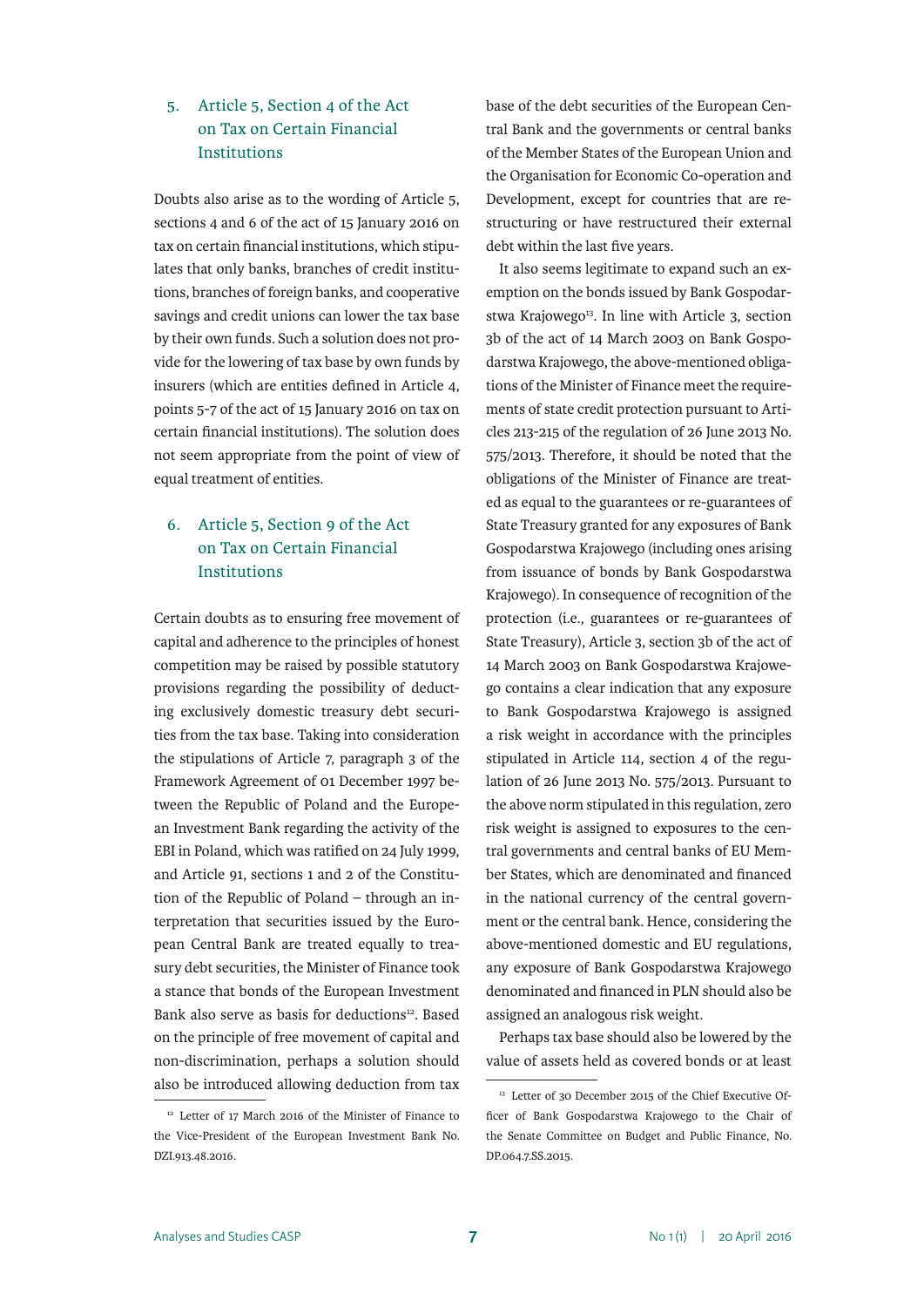public covered bonds. In accordance with the act of 29 August 1997 on covered bonds and mortgage banks, mortgage bonds are registered or bearer securities issued based on the receivables of a mortgage bank and backed with mortgages, which oblige a mortgage bank to pay out certain funds to the entitled party. Whereas the public covered bonds are registered or bearer securities issued based on the receivables of a mortgage bank from loans, including the interest due, in part backed by the guarantee or warranty of the National Bank of Poland, the European Central Bank, the governments or central banks of the Member States of the European Union and the Organisation for Economic Co-operation and Development, except for countries that are restructuring or have restructured their external debt within the last five years and the guarantee or warranty of the State Treasury; loans granted to the above-mentioned entities; loans, including the interest due, in part backed with the guarantee or warranty of the units of the local government; and loans granted to the units of the local government. One should also take into account the fact that long-term covered bonds are excluded from the base of "taxation" with the statutory reserves.

#### 7. Article 7 of the Act on Tax on Certain Financial Institutions

There is no construction involving payment of tax each month in the Polish tax law, apart from the tax on certain financial institutions under discussion. It seems more appropriate for the new tax to be settled yearly on the basis of an audited financial statement with monthly prepayments for tax. In the Parliamentary projects on the introduction of tax on financial institutions proposed between 2010 and 2011, the tax was to be settled on a yearly basis with monthly prepayments for tax. The total assets indicated in the unapproved annual financial statement may be different than the total assets indicated in the financial statement approved later. Ultimately, the tax base should be the one indicated in the approved annual financial statement as there is risk that the tax base could be understated, if the approved financial statement stating a higher amount of assets would be of no significance. In accordance with the parliamentary projects of 2010-2011, collection of tax was based on the principle of self-estimation by taxpayers. First, prepayments for tax would be collected as estimated based on the previous annual financial statement and next following approval of the financial statement for the given financial year, taxpayers would be obliged to file a tax return.

## 8. Articles 10 and 11 of the Act on Tax on Certain Financial Institutions

In accordance with Article 10 of the act of 15 January 2016 on tax on certain financial institutions, any state bank within the meaning of the Banking Law Act of 29 August 1997 is exempt from tax; and Article 11 of this act introduces exemption of entities in liquidation or insolvent and suspended entities as well as ones participating in a recovery programme.

The solutions provided for in Articles 10 and 11 of the act of 15 January 2016 on tax on certain financial institutions may give rise to state aid within the meaning of Article 107, section 1 of the Treaty on the Functioning of the European Union stating that, subject to other stipulations of Treaties, any aid of any kind provided by a Member State or with state funds, which disturbs or might disturb competition by favouring some enterprises or production of some goods is non-compliant with the internal market to the extent in which it influences trade among the Member States. Therefore, support granted to an entity will be considered state aid, if the following prerequisites occur simultaneously:

- 1) it is granted by the state or from stateowned sources;
- 2) it causes an enterprise to obtain an economic benefit that it would not obtain under normal market conditions;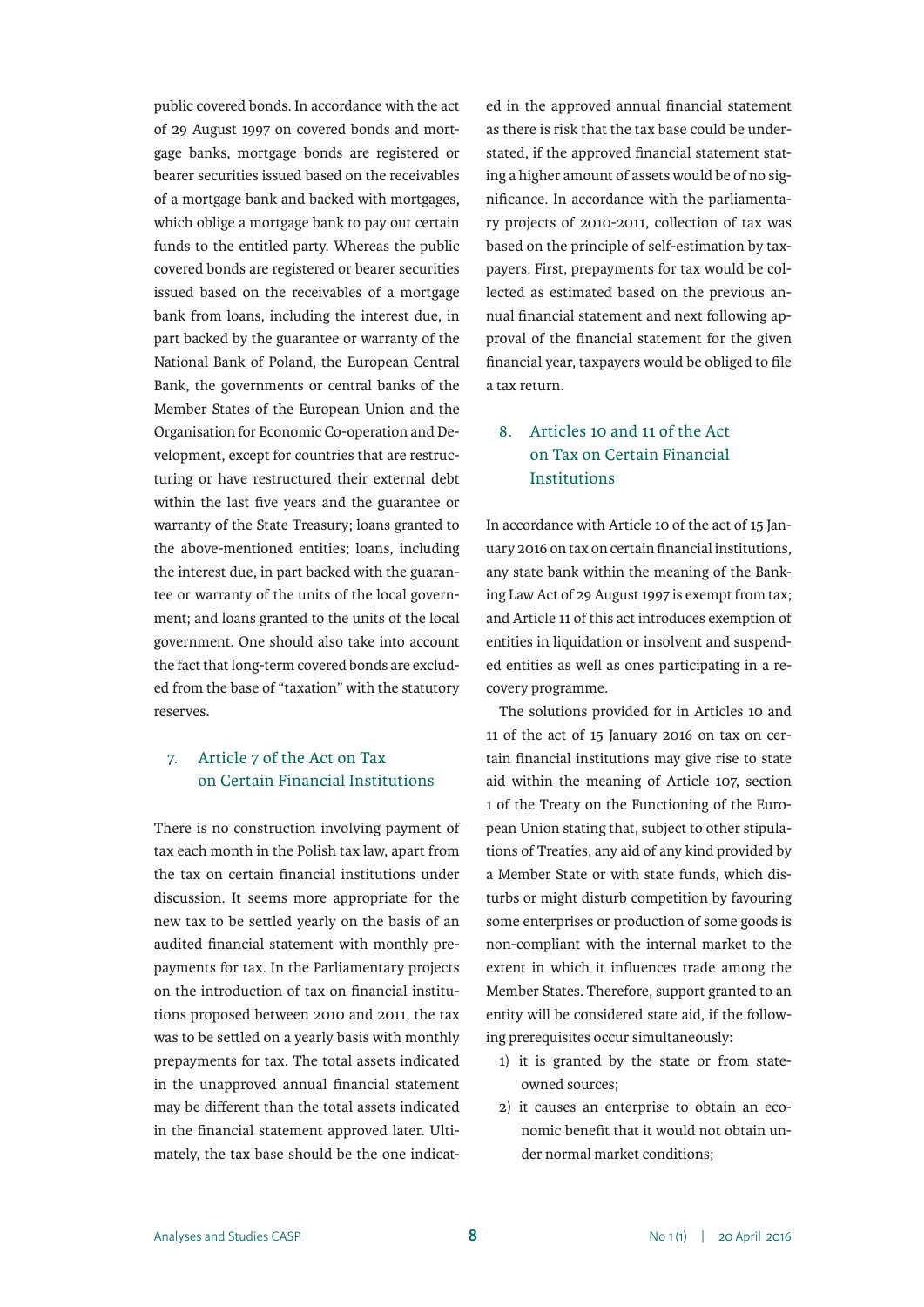- 3) it is selective in character (as certain enterpriser(s) or production of certain goods are privileged);
- 4) disturbs or may disturb competition and influences trade among the Member States of the European Union.

In accordance with Article 12 of the act of 30 April 2004 on procedural issues concerning state aid, projects of aid programmes, including ones involving the provision of aid within the framework of group exemptions and individual aid as well as individual aid for restructuring, must be opinionated by the Office of Competition and Consumer Protection. In particular, the said opinion should contain:

- 1) a stance whether the project stipulates granting state aid;
- 2) a stance regarding compatibility of state aid with the common market;
- 3) proposals for changes presented for the purpose of ensuring compatibility of the project with the common market;
- 4) a stance regarding the obligation for project notification.

By way of issuing a regulation, the Council of Ministers defines the detailed scope of information about the project of an aid programme or a draft act serving as basis for granting individual aid, especially draft decision or agreement as well as information necessary to issue an opinion concerning, in particular, the addressees of the planned aid, its purpose, form, amount, period of availability, and elements that a restructuring plan should contain, taking into consideration the requirements set out by the law of the European Union as regards notification.

Pursuant to Article 16a of the act of 30 April 2004 on procedural issues concerning state aid, if a draft act that is an aid programme devised by an entity other than a public administration body, the competent body (i.e., the Speaker of the Sejm – based on the Rules of Procedure of the Sejm) applies to the Head of the Office of Competition and Consumer Protection for:

1) an opinion of the Office of Competition and Consumer Protection;

- 2) submission of the project to the Commission for the purpose of its notification;
- 3) cancellation of project notification before the Commission reaches a decision;
- 4) making an appeal on behalf of the Republic of Poland against the decision of the Commission to the Court of Justice and the Court of First Instance for cases regarding state aid.

The draft act that is an aid programme is attached to the application for the above-mentioned opinion as well as information necessary to issue the opinion. Proceedings concerning the draft act should be suspended (but the first reading and consideration by Sejm committees could be possible) until notification of the programme by the Commission.

Currently, in the Polish banking sector, Bank Gospodarstwa Krajowego is the only bank operating as a state bank. In line with Article 4 of the act of 14 March 2003 on Bank Gospodarstwa Krajowego, the fundamental objective of the Bank is to support the economic policy of the Council of Ministers, the socio-economic government programmes as well as local authority and regional development programmes.

The above-mentioned statutory determination of the basic objectives of the activity of Bank Gospodarstwa Krajowego, especially supporting the economic policy of the Council of Ministers, may not stand in opposition to the currently applicable provisions of the law, including the solutions aimed at ensuring honest competition or countering monopolistic practices.

As far as Bank Gospodarstwa Krajowego is concerned, the Minister of Finance may pursue a fiscal goal or exercise financial engineering in terms of the budgetary policy with other mechanisms, that  $is<sup>14</sup>$ :

1) providing Bank Gospodarstwa Krajowego with funds in the form of cash or treasury securities for maintenance of own funds at the level guaranteeing performance of

<sup>14</sup> Letter of 15 December 2015 of the Chief Executive Officer of Bank Gospodarstwa Krajowego to the Chair of the Public Finance Committee of the Sejm, No. DP.064.6.SS.2015.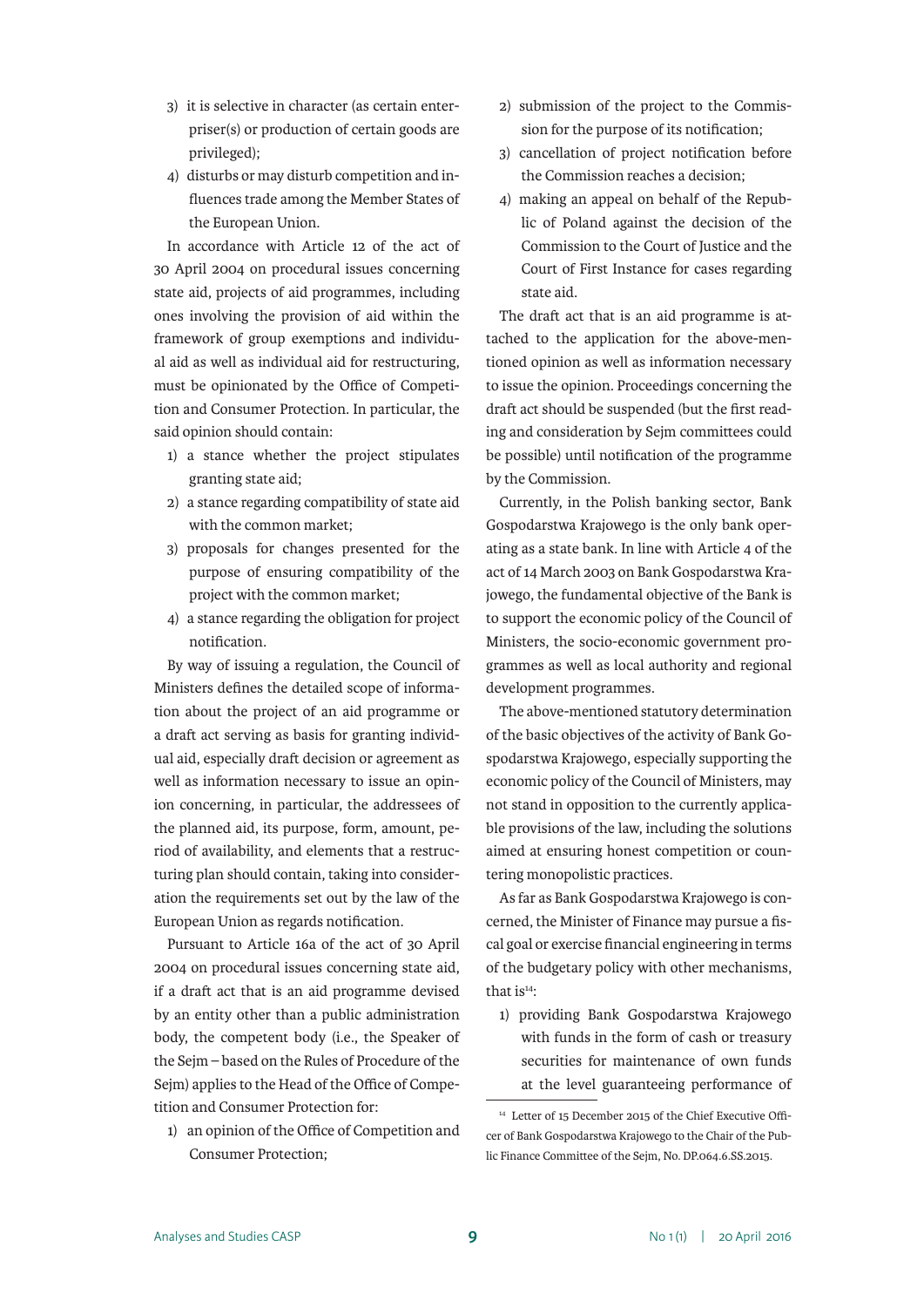the tasks of Bank Gospodarstwa Krajowego as well as an appropriate level of liquidity, which means that liabilities of Bank Gospodarstwa Krajowego are guaranteed/re-guaranteed by the State Treasury.

- 2) lowing the statutory fund of Bank Gospodarstwa Krajowego by way of contributing funds to the state budget, providing free of charge treasury securities held by Bank Gospodarstwa Krajowego to the State Treasury, and providing free of charge shares that were handed over to Bank Gospodarstwa Krajowego earlier for the purpose of increasing the statutory fund to the State Treasury or another state-owned legal person;
- 3) transferring net profit of Bank Gospodarstwa Krajowego to the state budget (following annual settlement or as advance payments); currently, the act of 14 March 2003 on Bank Gospodarstwa Krajowego stipulates that the net profit of Bank Gospodarstwa Krajowego may only be used to increase own funds of Bank Gospodarstwa Krajowego, as contribution to the state budget or for other aims defined by the Supervisory Board.

Considering the above, exemption of Bank Gospodarstwa Krajowego from tax should be deemed justified. It is appropriate to indicate, however, that pursuant to Article 14 of the Banking Law Act of 29 August 1997, a state bank may be established by the Council of Ministers by way of regulation based on an application of the Minister of State Treasury, which was opinionated by the Polish Financial Supervision Authority. Regulation of the Council of Ministers concerning the establishment of a state bank defines the name, registered office, scope and sphere of activity of the bank, and its statutory funds, including the funds segregated from the funds of the State Treasury, which become the bank's funds. Thus, it should be considered whether it would not be justified to provide only Bank Gospodarstwa Krajowego with such an exemption and not all state banks (that could possibly be established).

## **IV. Compulsory Bank Restructuring Fund**

One of the important draft acts for financial institutions is the draft act on the **Bank Guarantee Fund, the deposit-guarantee scheme, and a system of mandatory restructuring, which will form the Compulsory Bank Restructuring Fund.** Currently, it is being considered by the Sejm of the Republic of Poland and its final version is being processed (Publication No. 215). The draft act is intended to implement to the domestic law the Directive 2014/49/EU of the European Parliament and of the Council of 16 April 2014 on deposit guarantee schemes (DGSD) and Directive 2014/59/EU of the European Parliament and of the Council of 15 May 2014 establishing a framework for the recovery and resolution of credit institutions and investment firms and amending Council Directive 82/891/EEC, and Directives 2001/24/EC, 2002/47/EC, 2004/25/EC, 2005/56/EC, 2007/36/EC, 2011/35/EU, 2012/30/ EU and 2013/36/EU, and Regulations (EU) No. 1093/2010 and (EU) No. 648/2012, of the European Parliament and of the Council (BRRD).

In accordance with the provisions of the draft act on the Bank Guarantee Fund, the deposit guarantee scheme, and compulsory restructuring, the Compulsory Bank Restructuring Fund would be established in order to ensure the availability of funds for financing the tasks of the Bank Guarantee Fund as regards compulsory restructuring of banks, investment firms, and branches of foreign banks. Financing of the tasks concerned with compulsory restructuring would particularly encompass financing the following<sup>15</sup>:

- 1) granting loans or guarantees to an entity subject to restructuring, its subsidiaries, bridge institutions, asset management vehicles, and an acquiring entity;
- 2) purchasing the copyrights of an entity subject to restructuring;

<sup>&</sup>lt;sup>15</sup> Explanatory statement for the draft act on the Bank Guarantee Fund, deposit-guarantee scheme, and compulsory restructuring (Publication of the Sejm No. 215).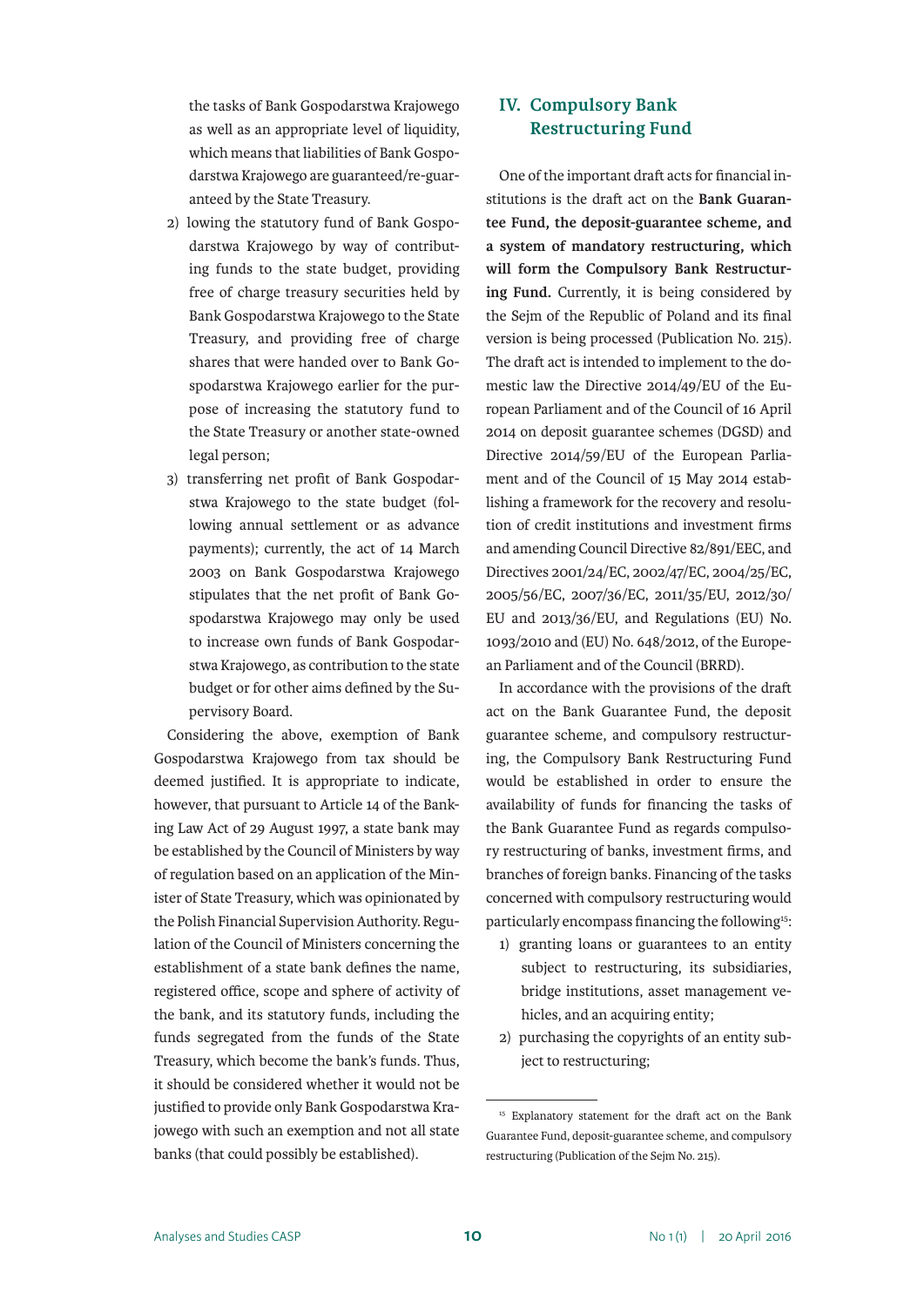- 3) establishing a bridge institution and an asset management vehicle and providing them with own funds necessary due to the scale and outcomes of their activity;
- 4) satisfying complementary claims;
- 5) excluding liabilities from cancellation or conversion of liabilities;
- 6) covering the costs of proceedings in accordance with the compulsory restructuring scheme established by the Bank Guarantee Fund and possible losses of the Bank Guarantee Fund arising from the proceedings.

Compulsory restructuring of banks would be financed by these entities from contributions made at least once a year to the compulsory bank restructuring fund. The base for determining the contributions for financing compulsory restructuring would be the value of liabilities lowered by the amount of own funds and guaranteed funds. Moreover, the risk profile of an entity obliged to make a contribution would also be taken into account when establishing the amount to be contributed. The above base for the contribution towards the compulsory restructuring fund is derived directly from the sources of the EU law. In accordance with Article 103, section 2 of BRRD, contribution from each institution is calculated proportionally to the amount of its liabilities (excluding own funds) lowered by the amount of guaranteed deposits in relation to total liabilities (excluding own funds) lowered by the amount of guaranteed deposits of all institutions that have obtained permission to operate on the territory of a given Member State. Article 13 of DGSD also determines the manner of calculation of contributions towards the deposit-guarantee scheme – the basis for calculation of the contributions towards the deposit-guarantee scheme is the amount of guaranteed deposits and degree of risk that a given member is exposed to. Contributions are calculated proportionally to the risk involved in a member's activity, taking into consideration the risk profiles of the different models of business to an appropriate extent. Due to the changed scope of activity of the Bank Guarantee Fund, the draft act also stipulates making changes in the structure of own funds of the Fund. Among others, the supplementary fund and the stabilization fund are being wound up and their funds will be used to increase the compulsory bank restructuring fund.

When the compulsory bank restructuring fund is introduced, it will become another burden for the sector of financial institutions. One should bear in mind though that banks already make prudence payments. The compulsory restructuring fund will replace the stabilization fund that is currently in place.

#### **V. Conclusions**

Taking into consideration analysis of the provisions of the law on bank tax and the draft introducing a fee to be made towards the compulsory bank restructuring fund, the following conclusions can be drawn:

- 1) When harmonizing the fees imposed on the banking system, the EU law assumes that the base for calculating burdens is the liabilities, and it is linked with the risk profile of the business conducted by a given entity. The vast majority of European States also introduce solutions consisting in linking the tax base with the risk profile of the business;
- 2) Serious doubts arise in connection with using the unaudited monthly data as a base as well as monthly rates of final (and not advance) taxation;
- 3) High exemption thresholds, the fact that the tax base can only be lowered with state treasury securities as well as exemption ratione materiae of all state banks and entities undergoing a restructuring programme may be seen as solutions that disturb or may disturb competition on the common market;
- 4) Poland is one of the few Member States of the European Union that has introduced a construction in which the tax base is assets. The overwhelming majority of the states uses liabilities as the tax base.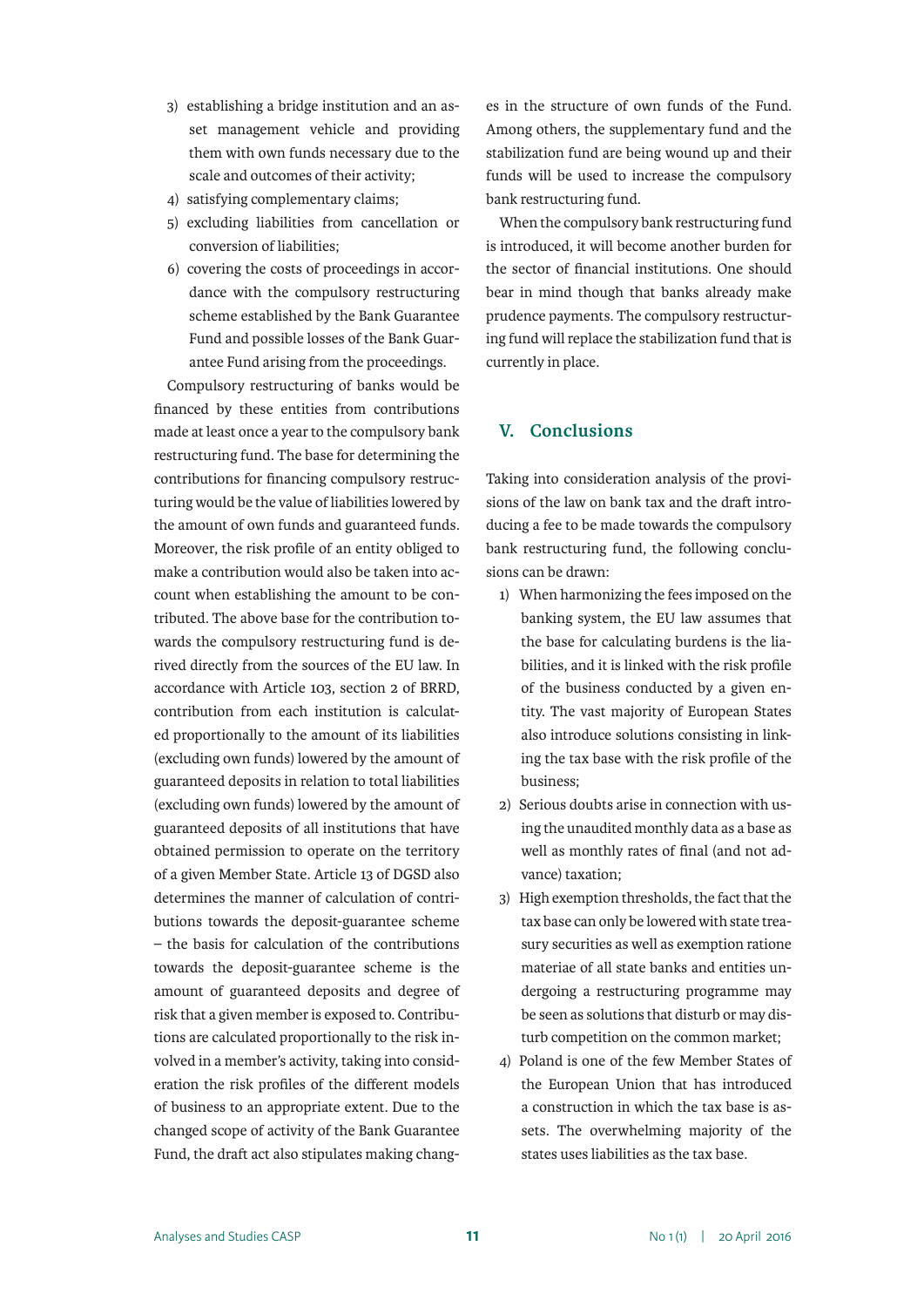| τ.<br>Country      | っ<br>Has BRRD been implemented                                                                                        | Introduction of the bank tax |  |  |
|--------------------|-----------------------------------------------------------------------------------------------------------------------|------------------------------|--|--|
| Austria            | <b>YES</b>                                                                                                            | <b>YES</b>                   |  |  |
| Belgium            | PARTIALLY (complete implementation<br>is planned in spring 2016)                                                      | <b>YES</b>                   |  |  |
| Bulgaria           | <b>YES</b>                                                                                                            | NO.                          |  |  |
| Croatia            | <b>YES</b>                                                                                                            | N <sub>O</sub>               |  |  |
| Cyprus             | <b>YES</b>                                                                                                            | <b>YES</b>                   |  |  |
| The Chech Republic | <b>YES</b>                                                                                                            | N <sub>O</sub>               |  |  |
| Denmark            | <b>YES</b>                                                                                                            | <b>YES</b>                   |  |  |
| Estonia            | <b>YES</b>                                                                                                            | N <sub>O</sub>               |  |  |
| Finland            | <b>YES</b>                                                                                                            | <b>YES</b>                   |  |  |
| France             | <b>YES</b>                                                                                                            | <b>YES</b>                   |  |  |
| Greece             | <b>YES</b>                                                                                                            | <b>YES</b>                   |  |  |
| Spain              | <b>YES</b>                                                                                                            | <b>YES</b>                   |  |  |
| the Netherlands    | <b>YES</b>                                                                                                            | <b>YES</b>                   |  |  |
| Ireland            | <b>YES</b>                                                                                                            | N <sub>O</sub>               |  |  |
| Lithuania          | <b>YES</b>                                                                                                            | N <sub>O</sub>               |  |  |
| Luxemburg          | <b>YES</b>                                                                                                            | N <sub>O</sub>               |  |  |
| Latvia             | <b>YES</b>                                                                                                            | <b>YES</b>                   |  |  |
| Malta              | <b>YES</b>                                                                                                            | N <sub>O</sub>               |  |  |
| Germany            | <b>YES</b>                                                                                                            | <b>YES</b>                   |  |  |
| Poland             | <b>IMPLEMENTATION IN PREPARATION</b><br>(there are already regulations regarding<br>the stabilization fund in Poland) | <b>YES</b>                   |  |  |
| Portugal           | <b>YES</b>                                                                                                            | <b>YES</b>                   |  |  |
| Romania            | <b>YES</b>                                                                                                            | <b>YES</b>                   |  |  |
| Slovakia           | <b>YES</b>                                                                                                            | <b>YES</b>                   |  |  |
| Slovenia           | PARTIALLY (complete implementation<br>is planned in spring 2016)                                                      | <b>YES</b>                   |  |  |
| Sweden             | <b>YES</b>                                                                                                            | <b>YES</b>                   |  |  |
| Hungary            | <b>YES</b>                                                                                                            | <b>YES</b>                   |  |  |
| Great Britain      | <b>YES</b>                                                                                                            | <b>YES</b>                   |  |  |
| Italy              | <b>YES</b>                                                                                                            | <b>YES</b>                   |  |  |

#### **Table 1. Implementation of BRRD and the burden arising from the bank tax**

Source: *Banking Union – State of play of implementation,* the Council of the European Union, 2016 and own work.

5) Poland is one of the last few states that have not implemented BRRD yet.

It also seems justified to cite the stance of the European Central Bank expressed in the Opinion on the draft act on tax on certain financial institutions. The European Central Bank consistently advocates that introduction of a tax on certain financial institutions should be considered in connection with two goals:

- 1) ensuring a balanced distribution of costs arising from potential bankruptcy of financial institutions between taxpayers and the financial sector;
- 2) mitigation of risk created by financial institutions.

The European Central Bank stated that: "*Imposing any ad hoc taxes on banks for general budgetary purposes should be preceded by a thor-*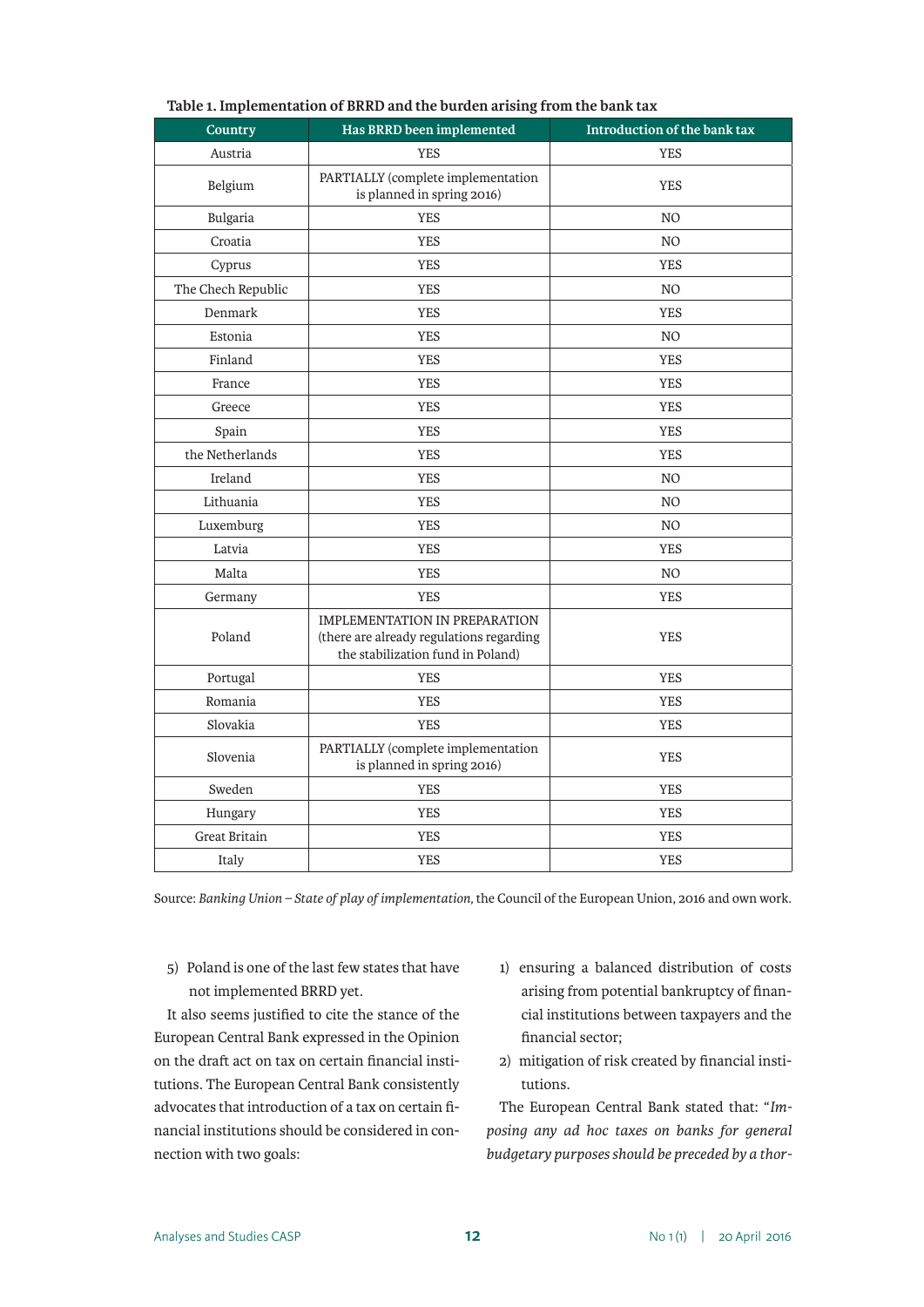| Country              | introduction<br>Year of | Rate                                            | <b>Tax</b> base                           | Exemptions                                                                              | deductible<br>cost<br>Tax | Revenues from taxes                                  |
|----------------------|-------------------------|-------------------------------------------------|-------------------------------------------|-----------------------------------------------------------------------------------------|---------------------------|------------------------------------------------------|
| Austria              | 2011                    | $0.09\% -0.11\%$ (> EUR 20 billion)             | Debt capital                              | Capital, insured deposits, some other<br>Tax allowance EUR 1 billion<br>liabilities     | Yes                       | Stabilisation Fund (2012-<br>Central budget<br>2017) |
| Belgium              | 2012                    | 0.035%                                          | Debt capital                              | Capital, insured deposits                                                               | Yes                       | Stabilisation Fund                                   |
| Cyprus               | 2011                    | 0.15%                                           | Debt capital                              | Only deposits are taxed                                                                 | ΣÓ                        | Stabilisation Fund<br>Central budget                 |
| Denmark              | 2011                    | 10.3%                                           | Deductibles                               | Only remuneration fund is taxed                                                         | $\overline{\mathsf{N}}$ o | Central budget                                       |
| Finland              | 2013                    | 0.125%                                          | Risk-weighted<br>assets                   | Tax base is risk-weighted assets and so some<br>assets are weighed with a < 100% factor | Νo                        | Central budget                                       |
| France               | 2011                    | 0.539% (gradual reduction to<br>0.141% in 2019) | Minimum capi-<br>tal requirement          | Tax allowance EUR 500 million                                                           | Yes                       | Central budget                                       |
| Greece               | 1975                    | 0.6%                                            | Assets                                    | Only loan portfolio is taxed                                                            | no date                   | Central budget                                       |
| Latvia               | 2011                    | 0.072%                                          | Debt capital                              | Capital, guaranteed deposits, mortgage<br>bonds, subordinated liabilities               | Yes                       | Central budget                                       |
| Spain                | 2001                    | 0.3%-0.57%                                      | Debt capital                              | Only deposits are taxed                                                                 | no date                   | <b>Budget of autonomous</b><br>regions               |
| the Nether-<br>lands | 2012                    | 0.022%-0.044%                                   | Debt capital                              | Tax allowance EUR 20 billion<br>Capital, insured deposits                               | Νo                        | Central budget                                       |
| Germany              | 2011                    | 0.02%-0.06%<br>0.0003%                          | instruments<br>Debt capital<br>Derivative | Tax allowance EUR 200 million<br>Capital, insured deposits                              | $\overline{\mathsf{N}}$   | Stabilisation Fund                                   |
| Poland               | 2016                    | 0.0366% monthly                                 | Assets                                    | Tax allowance PLN 4 billion<br>Capital, treasury securities                             | $\overline{\mathsf{N}}$ o | Central budget                                       |
| Portugal             | 2011                    | 0.001%-0.0003%<br>0.01%-0.085%                  | instruments<br>Debt capital<br>Derivative | Derivatives serving as collateral<br>Capital, insured deposits                          | $\overline{\mathsf{a}}$   | Central budget                                       |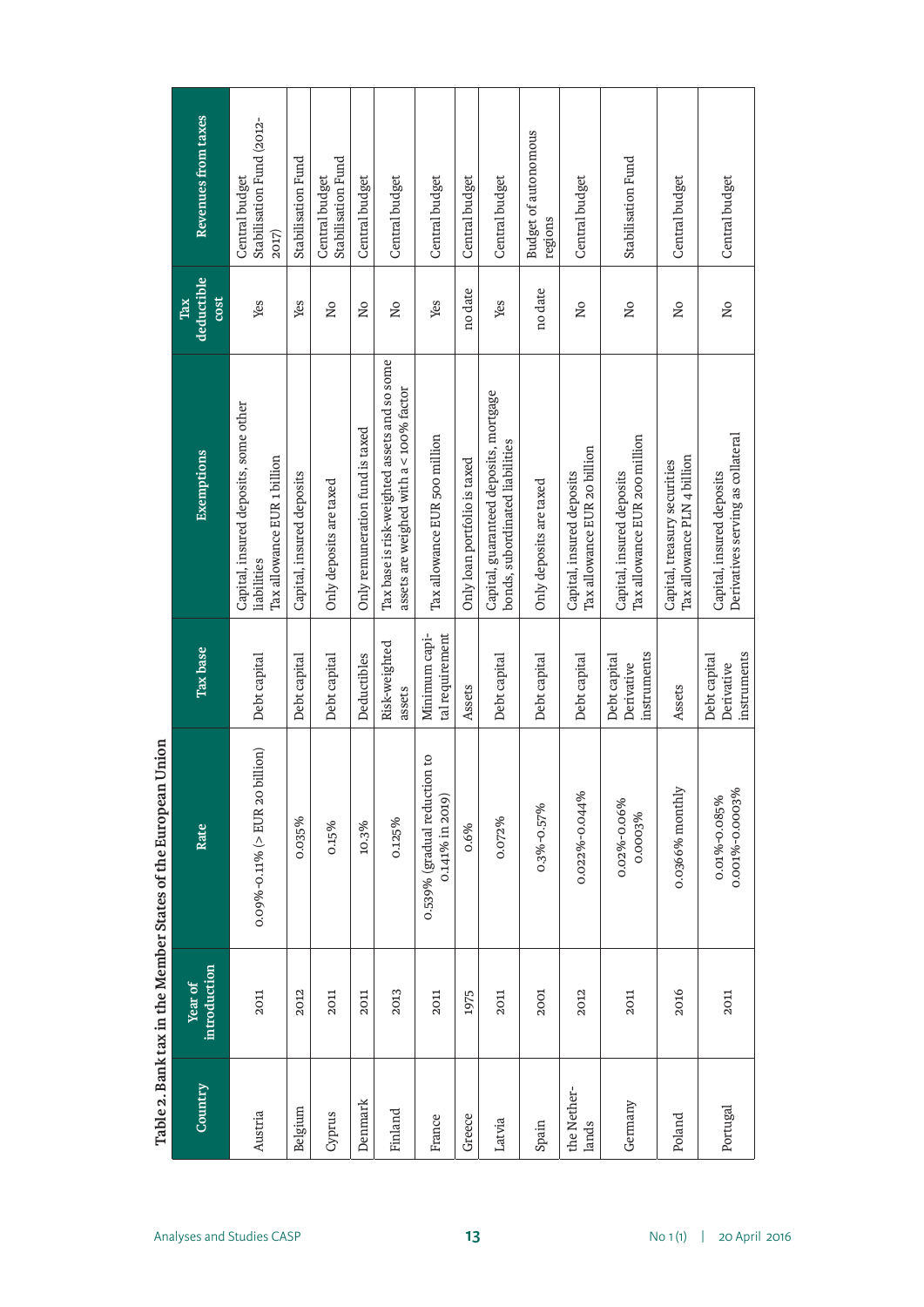| Revenues from taxes       | Special Compensation Fund                                            | 1.45% of the assets of the<br>Stabilisation Fund (aim:<br>sector) | Stabilisation Fund                                                          | Stabilisation Fund                          | Central budget                                                               | Central budget                                               | Central budget and the fund<br>(tax on bonuses)                                                |
|---------------------------|----------------------------------------------------------------------|-------------------------------------------------------------------|-----------------------------------------------------------------------------|---------------------------------------------|------------------------------------------------------------------------------|--------------------------------------------------------------|------------------------------------------------------------------------------------------------|
| deductible<br>cost<br>Tax | Yes                                                                  | Yes                                                               | No date                                                                     | Yes                                         | $\overline{\mathsf{N}}$                                                      | ΣÓ                                                           | ΣÓ                                                                                             |
| <b>Exemptions</b>         | Total taxation of liabilities lowered by gua-<br>ranteed liabilities | Capital, subordinated debt, intragroup long-<br>-term liabilities | Exclusions based on the dynamics of provi-<br>sion of credit to enterprises | Capital, subordinated debt, intragroup debt | Loans for financial corporations<br>Interbank loans                          | Tax allowance GBP 20 billion<br>Capital, insured deposits    |                                                                                                |
| Tax base                  | Debt capital                                                         | Debt capital                                                      | Assets                                                                      | Debt capital                                | Assets                                                                       | Debt capital                                                 | managerial staff<br>tage points) and<br>(by 0.75 percen-<br>bonuses for the<br>Increase of CIT |
| Rate                      | 0.1%                                                                 | $0.2\%$ (0.4% between 2012 and 2014)                              | 0.01%                                                                       | 0.036%                                      | $0.53\% > HUF$ 50 billion<br>$0.15\% < HUF$ 50 billion<br>(0.31% since 2016) | 0.105% for long-term liabilities<br>(since 2015)<br>$0.21\%$ | 10% (bonuses)                                                                                  |
| introduction<br>Year of   | 2011                                                                 | 2012                                                              | 2011                                                                        | 2009                                        | 2010                                                                         | 2011                                                         | 2010                                                                                           |
| Country                   | Romania                                                              | Slovakia                                                          | Slovenia                                                                    | Sweden                                      | Hungary                                                                      | Great Britain                                                | Italy                                                                                          |

the Congress of Retail Banking, November 2015; https://www.kpmg.com/TH/en/IssuesAndInsights/ArticlesPublications/Documents/2012/268729%20Bank%20Levy%20V10%20HR%20 Sources: Pawłowicz, 2015 [after]: OECD, legislation, regional offices of Deloitte, Internet articles [after:] Rentowność sektora bankowego w Polsce [Profitability of the Banking Sector in Poland], Sources: Pawłowicz, 2015 [after]: OECD, legislation, regional offices of Deloitte, Internet articles [after:] *Rentowność sektora bankowego w Polsce* [Profitability of the Banking Sector in Poland], AW%2018Jul12.pdf, http://www.pwc.be/en/financial-services-newsalert/2013/bank-levies-proposed-update-june-2013.pdf http://www.bloomberg.com/news/articles/2015-04-21/hungaryio-cut-bank-tax-0-31-of-total-assets-in-2016-varga, http://www.reuters.com/article/2014/11/06/germany-banks-regulator-idUSFWN0SW02Q20141106, http://budapesttimes.hu/2015/02/14/ government-to-cut-bank-levy-buy-erste-stake/; https://www.sbs.ox.ac.uk/sites/default/files/Business\_Taxation/Docs/Publications/Working\_Papers/Series\_13/BankLevydata.pdf, Opodatto-cut-bank-tax-0-31-of-total-assets-in-2016-varga, http://www.reuters.com/article/2014/11/06/germany-banks-regulator-idUSFWN0SW02Q20141106, http://budapesttimes.hu/2015/02/14/ the Congress of Retail Banking, November 2015; https://www.kpmg.com/TH/en/IssuesAndInsights/ArticlesPublications/Documents/2012/268729%20Bank%20Levy%20V10%20HR%20 AW%2018Jul12.pdf, http://www.pwc.be/en/financial-services-newsalert/2013/bank-levies-proposed-update-june-2013.pdf http://www.bloomberg.com/news/articles/2015-04-21/hungarygovernment-to-cut-bank-levy-buy-erste-stake/; https://www.sbs.ox.ac.uk/sites/default/files/Business\_Taxation/Docs/Publications/Working\_Papers/Series\_13/BankLevydata.pdf, Opodatkowanie aktywów *sektoru finansowego* [Taxation of the Assets of the Banking Sector], Report of the Sobieski Institute, 2015. kowanie aktywów *sektora finansowego* [Taxation of the Assets of the Banking Sector], Report of the Sobieski Institute, 2015.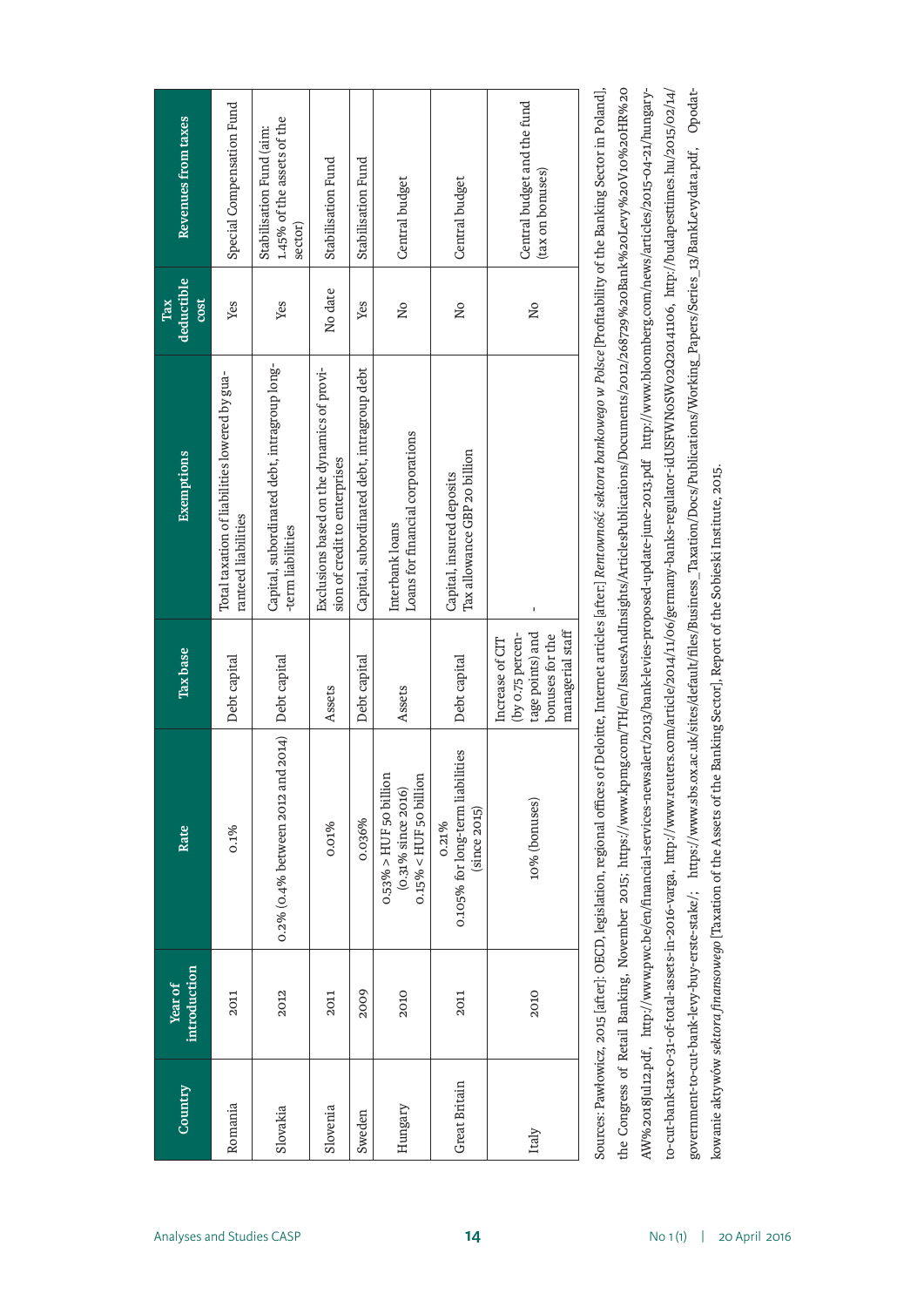*ough analysis of potential negative consequences for the banking sector to ensure that such taxes do not pose risks to financial stability and the provision of credit, which could eventually adversely affect growth in the real economy*." What is more: "*The proposed tax's structure may give financial institutions an incentive to change their risk profile by restructuring their portfolios in favour of riskier products, by making use of off-balance sheet activities and/or by transferring their assets abroad16*."

#### **VI. Bank Tax and the Phenomenon of Tax Avoidance**

#### 1. Bank Tax and the Phenomenon of Tax Shifting

If one takes a look at the practices of financial institutions in the recent months, one may notice the phenomenon of bank tax shifting. Inherently, tax shifting is related to taxpayers' behaviours. A taxpayer protects himself against the tax burden and strives to make it as low as possible. One of the possible solutions in this respect is shifting part of the burden to another entity. Such actions distort the tax policy that is being followed since the configuration of the tax burdens imposed on particular groups of taxpayers changes. From the point of view of state authority, the phenomenon of tax shifting is undesirable<sup>17</sup>. One of the types of this phenomenon is tax shifting forward. It means that the burden of taxation is shifted from the entity subject to taxation to the client by way of increasing the commission (i.e., fees) so as to iron out the tax that has been imposed. Of course, it is not necessarily the whole burden that is shifted but it could be part of the burden. And so not all but part of the tax is shifted to the buyer of the goods.

Observing the common phenomenon of financial institutions increasing commissions and

fees imposed on their clients between October 2015 and February 2016, one may most definitely equate it with the phenomenon of shifting bank tax forward<sup>18</sup>. The policy of increasing commissions and fees reached its peak when it became clear what costs banks will need to incur in connection with the introduction of the bank tax. These were frequently actions taken ahead of time – the commissions and fees have already been increasing since October 2015. One should also note that individual institutions follow varied policies of increasing prices.

Contrary to the legislator's intentions, the phenomenon of bank tax shifting has allowed financial institutions to shift the burden of this tax obligation towards their clients. Through such actions financial institutions strive to lower the fiscal burden arising from the bank tax imposed on them and in some cases even to avoid it. Bank tax shifting by financial institutions towards clients is an undesirable phenomenon from the point of view of the state as well as the interests of the clients of banks.

#### 2. "Artificial Shifting of Credit Portfolio among Different Bank Branches"

An important phenomenon that should be seen as a classic symptom of aggressive bank tax avoidance is the practice of financial institutions referred to as "artificial shifting of credit portfolio among different bank branches". The essence of the practice is activity of banks that have branches within their structure or companies with equity links within the group. The tax base of the bank levy in Poland is the assets of financial institutions. The policy of tax optimisation consists in lowering assets for tax purpos-

<sup>16</sup> *Opinion of the European Central Bank...*

<sup>17</sup> H. Dzwonkowski (ed.), *Prawo podatkowe* [*Tax Law*], Warsaw 2010, p. 19.

<sup>&</sup>lt;sup>18</sup> The full minutes of the meeting of 9 February 2016 of the Public Finance Committee with the members of the boards of financial institutions (i.e., banks) No. 31 http://orka.sejm.gov. pl/zapisy8.nsf/0/F734AF0B6EF4F1E4C1257F6100509035/%- 24File/0027008.pdf; http://www.bankier.pl/wiadomosc/ Te-banki-nie-podniosly-marz-kredytow-mieszkaniowych-7312253.html.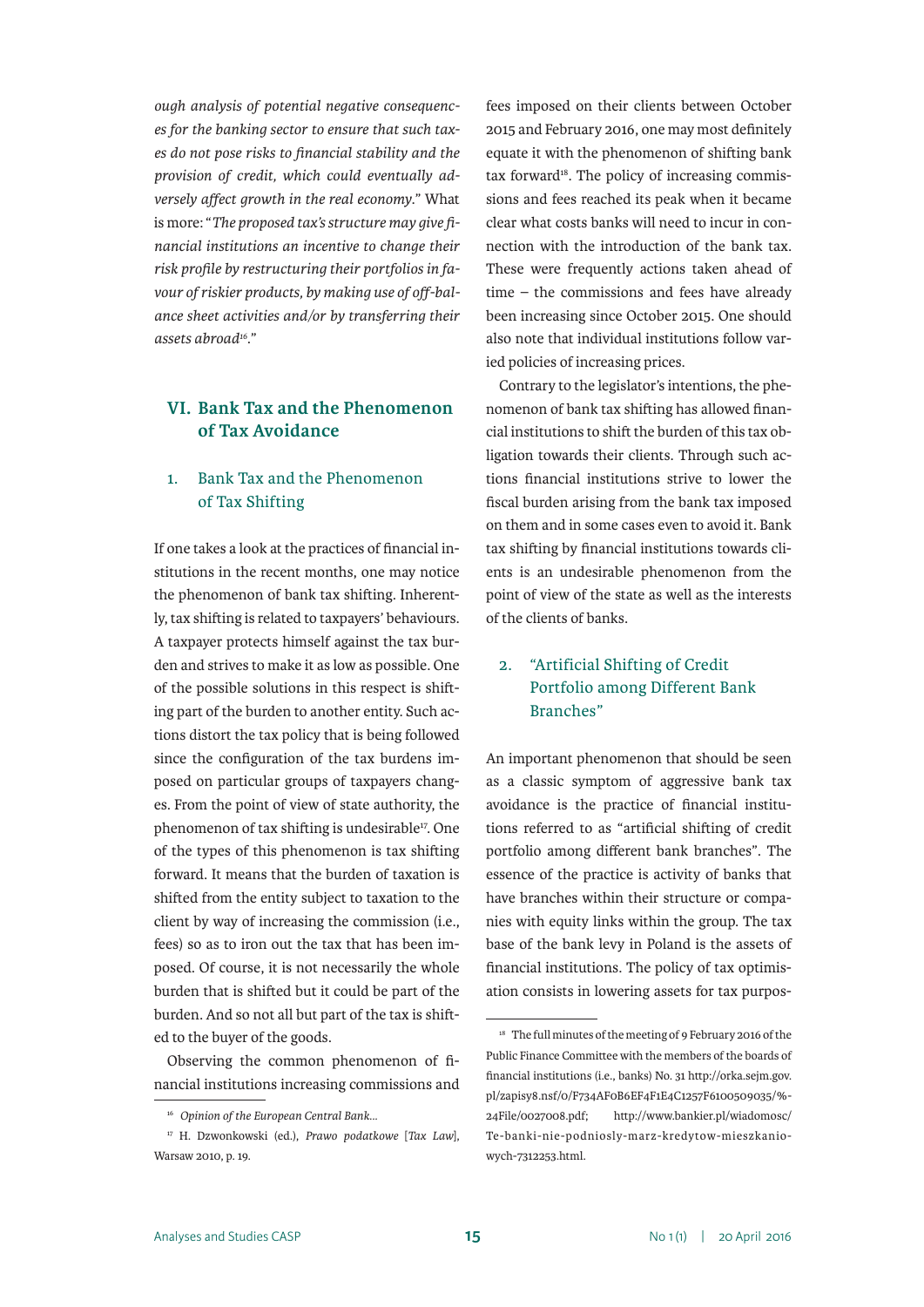es. Undoubtedly, the credit portfolio of financial institutions has a considerable influence on the level of assets. A possible practice of financial institutions in this respect may be to sign credit agreements between bank's client – and not with the domestic bank as before – and the branch (or related company) of the bank that has a registered office in a state where there is no bank tax, it is lower or it will not be calculated because the tax base is different. Of course, such activity will only be reasonable in dealings with corporate clients and ones that will agree to make such operations with branches in other countries. It also seems that such activity is quite simple in operational terms and it may benefit not only the bank (by allowing it to avoid the bank tax) but also the client who will, e.g., be offered lower commission on the loan in the branch in another country.

And so, activity concerned with "artificial shifting of the credit portfolio among different bank branches" is a manifestation of aggressive tax optimization. This phenomenon also has another aspect. Indubitably, decreasing the costs of obtaining credit will make the clients of banks interested in such an "offer" and they will be seeking credit institutions (banks) that will be able to make such an operation. Those will be banks that have foreign branches or companies with equity links in other countries with more "beneficial" tax burdens. In such a case, banks (financial institutions) that do not have foreign branches will find themselves in a much worse position. That will mostly be the case with domestic financial institutions with lower share capital (shareholder capital). Such a practice may result in harmful competition among financial institutions.

#### 3. Treasury Securities versus Tax Avoidance

In accordance with the provisions of the act on tax on certain financial institutions<sup>19</sup>, tax base can be lowered by the value of assets held as treasury securities<sup>20</sup>, which will lower the amount of bank tax due (i.e., conversion of taxed assets into untaxed ones). Obviously, such a provision may not stir controversy as long as it is used by banks to carry out their investment policy. Whereas this regulation may give rise to considerable controversy owing to the possibility of using it for aggressive tax avoidance. An interesting case is when a bank decides to purchase treasury securities of appropriate value on the last day of the month, which will lower the tax base for taxation with the bank tax. Then, it will sell the same bonds on the next day and hence relieve the assets that have not been subjected to taxation. It will be very difficult for the fiscal audit bodies to prove that such an operation is a manifestation of illegal tax avoidance. One should bear in mind that the objective of a bank is to deal in money through, among others, purchasing treasury bonds even for a short period of time – such as one day.

Doubtlessly, the sudden increase in demand for purchasing treasury bonds in 2016 should be associated with this phenomenon. Furthermore, for the first time (in five years) domestic banks have purchased more treasury bonds than foreign investors, which was an investment of PLN 35 billion in 2016 $^{21}$ . In 2016, the Ministry of Finance observed the phenomenon of a rapid increase in the share of treasury securities in banks' portfolios. This is reflected in the data stating that in 2007-2009 banks increased their portfolio by PLN 66.3 billion; in 2013-2015 by PLN 80 billion and between January 2016 and February 2016 (i.e., within 2 months) – by  $PLN$ 39 billion<sup>22</sup>. Undeniably, from the point of view of servicing state debt, the increase in demand for treasury securities is a positive phenomenon. One should bear in mind though that this tendency will be very adverse for the state from the point of view of a decreasing level of its revenues.

<sup>19</sup> Article 5, Section 9 of the Act on Tax on Certain Financial Institutions.

<sup>20</sup> Within the meaning of Article 95, Section 1 of the act of 27 August 2009 on public finance (Journal of Laws of 2013, item 885, as amended).

<sup>&</sup>lt;sup>21</sup> Data obtained from the Ministry of Finance.

<sup>22</sup> Data obtained from the Ministry of Finance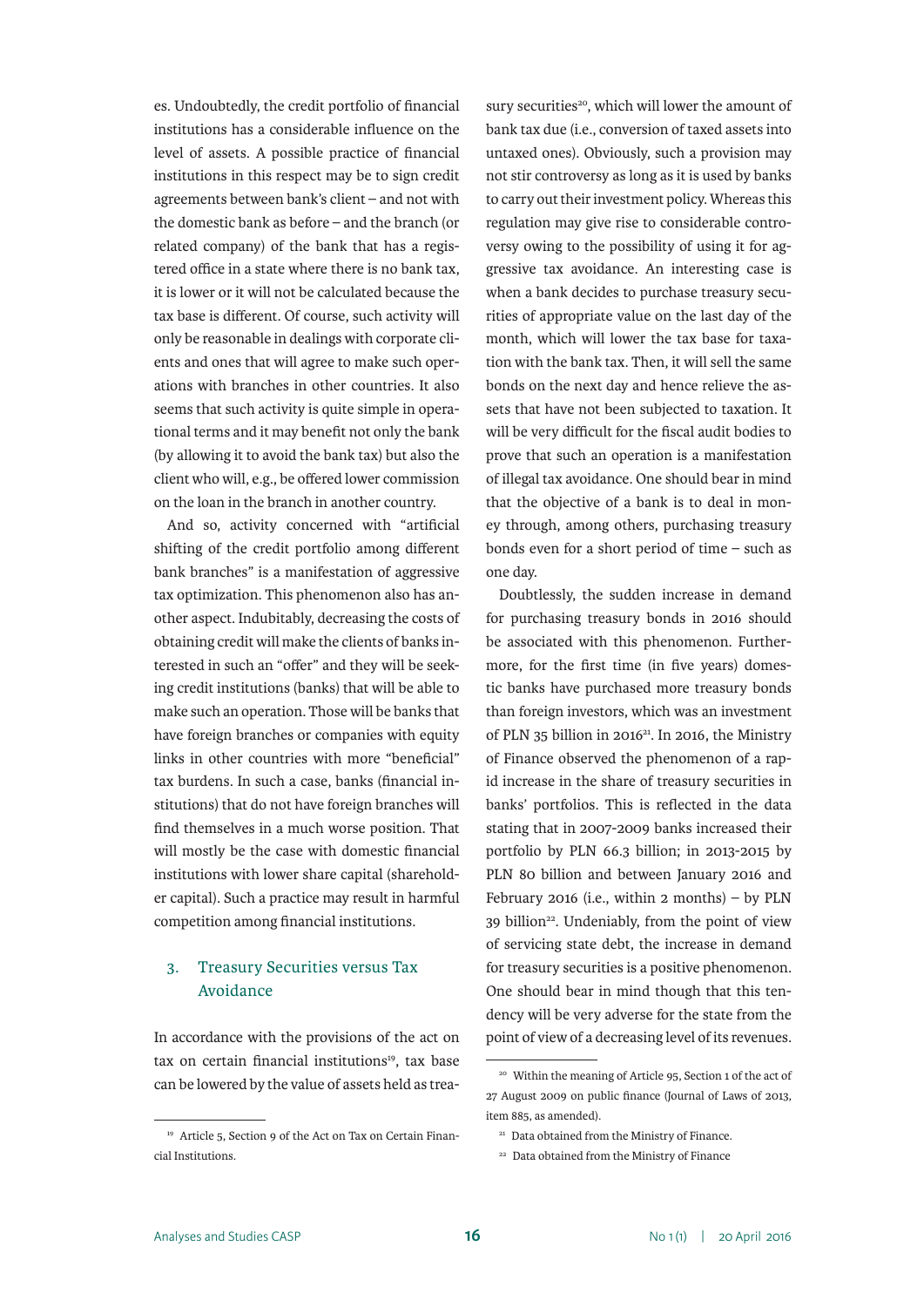Unquestionably, the construction of the bank tax will influence the policy of banks in terms of their long-term strategy. Both treasury securities (which are exempt from taxation) and credits (that are not subject to exemption) are bank assets. Perhaps banks will face a dilemma between investing in safe non-taxed treasury securities or grant credits that, on the one hand, are taxed with the bank levy and, on the other hand, are burdened with economic risk. Regardless of a strategy that a bank will choose, it will affect the cost of granting credits to clients.

#### 4. Recovery Programme

Recovery programmes implemented by banks may also serve to avoid bank tax. In line with the act on tax on certain financial institutions, being subjected to such a programme would completely exempt a bank from the new tax. The banking law states that it is compulsory to devise and implement a recovery programme, if a balance-sheet loss is incurred or even if there is risk that it might be incurred<sup>23</sup>.

The construct of a recovery programme may be used in order to avoid bank tax. It is also of significance that numerous largest domestic banks<sup>24</sup> have a possibility to show negative result in the fourth quarter of 2015 or the first quarter of 2016. Taking into consideration the estimated potential of the largest banks as well as the bank tax rate, the level of a bank levy for these banks may be tantamount to an expense of PLN 40 million to over PLN 200 million per year<sup>25</sup>.

#### 5. Technique of Tax Base Estimation

A serious weakness of the bank tax, which may influence its collectability is the constructional solutions. One of the most important objections is concerned with the technique of estimation of the tax base. In accordance with the act, tax is to be estimated based on the trial balance. However, rules that would allow to precisely define these matters have been singled out neither for financial institutions (banks) nor insurance companies. One should take note of the fact that in each financial institution there are thousands of accounts with turnovers that should be subjected to estimation of the tax base for the purposes of bank tax. There are no regulations that would define the techniques of estimation.

It is also significant that there is another problematic issue – the technique of estimation of the tax base as far as assets expressed in foreign currencies are concerned. The accounting records are held in Polish. Whereas in accordance with the act, assets (expressed in a foreign currency) should be estimated based on the exchange rate set on the last but one day of the month. So far – for accounting purposes – they had been estimated based on the exchange rate set on the last day of the month. Hence the taxpayer will be obliged to make calculations one more time (i.e., twice a month).

#### 6. Influence of Bank Tax on Bank **Deposits**

In accordance with the provisions of the act on tax on certain financial institutions, tax base can be lowered by the value of assets held as treasury securities, which in effect lowers the bank tax due. Through this provision of the law, the legislator intended not to discourage banks from possessing state debt. Its profitability is currently so low that it would not only not pay off to purchase it but, on top of that, banks might be getting rid of it, which would lead to commotion on the market. Currently, there are over PLN 171 billion in banks' portfolios<sup>26</sup>.

Considering the above, there are two options. The first will result in banks striving to naturally adjust their asset structure through increasing the share of non-taxed treasury bonds in

<sup>23</sup> In 2016, BOŚ Bank announced that it was working on a recovery programme. BPH was also carrying out a recovery programme earlier.

<sup>24</sup> PKO BP, Pekao SA, mBank, BZ WBK, ING, Handlowy.

<sup>25</sup> Data: Dziennik Gazeta Prawna of 28/03/2016.

<sup>26</sup> Data obtained from the Ministry of Finance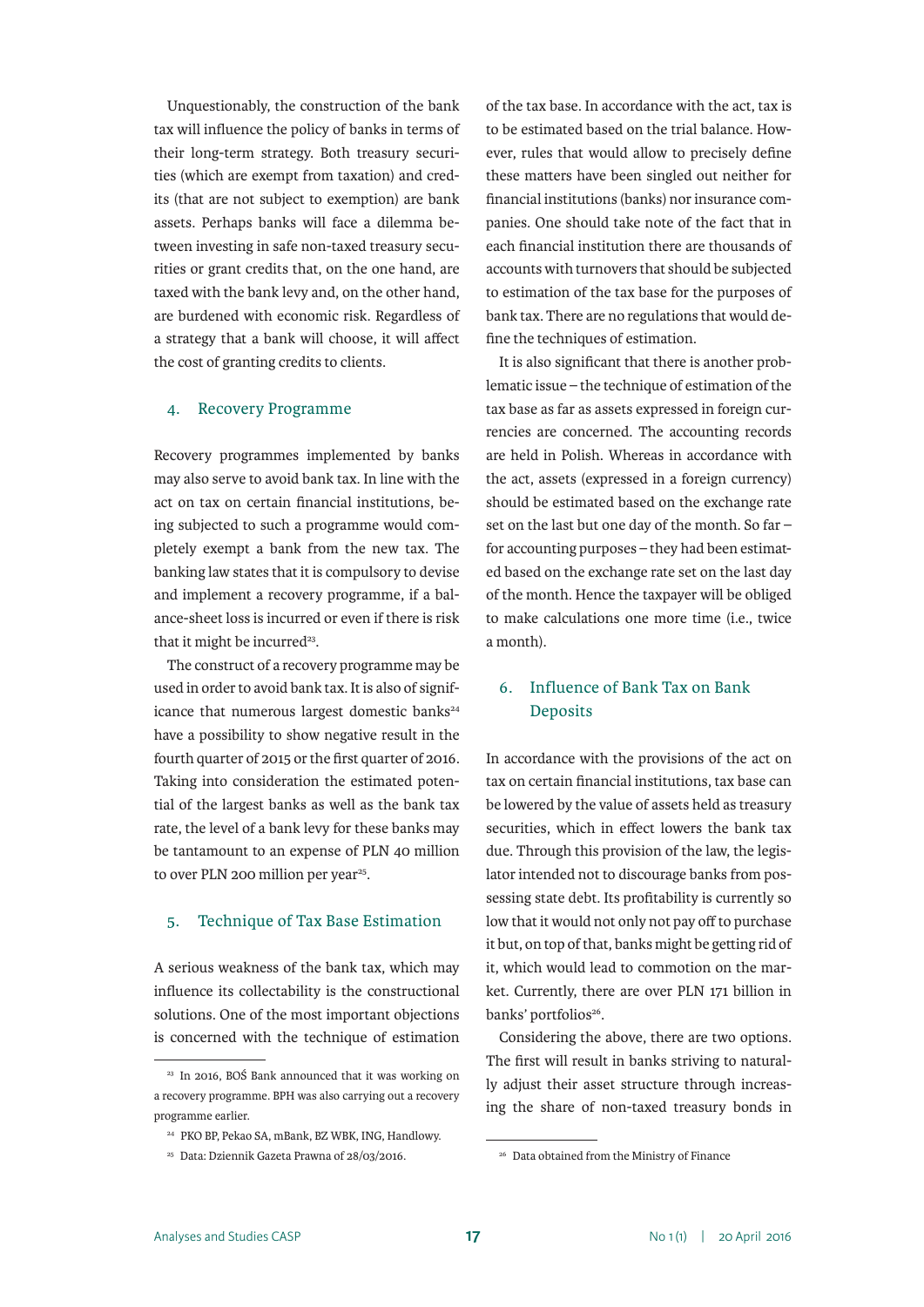this structure. In consequence, taxation with the bank levy will be lower. However, it will be tantamount to a substantial decrease in profitability, especially of short-term bonds. Analysing the market between February and March 2016, one might notice a considerable increase in demand for treasury securities and the highest drop in profitability is observable with respect to 5- and 10-year bonds. One should not associate this with banks' activity though as they see purchasing of this type of securities as too risky. Banks definitely prefer investing in short-term (up to 2-year) bonds; long-term treasury securities are not preferred due to being a too risky investment. The reasons for a decrease in profitability of long-term bonds, which has been observable recently, should be sought after in the improvement of the atmosphere on the global debt market. One should bear in mind that there is still demand for bonds on the German market, and our market is quite strongly correlated with the German one. It is also significant that the Polish debt may be perceived more positively due to the anticipation of a drop in interest rates<sup>27</sup>.

If banks decide to adjust the structure of their assets in accordance with the need for lowering taxation, it may cause disturbances on the market. This might manifest itself with a dramatically increased demand and adequately decreased supply. Foreign institutions might be disposing of their bonds, and domestic insurance companies as well (since bonds held by insurers are not exempt from taxation). It could cause a decrease in profitability, but trading might not be a consequence of that.

The second option is that it is likely that on the last day of the month (when the tax base is estimated), the interbank market will come to a halt. Banks will not decide to accept money in a form of short-term deposits, among others, from other banks. Although it is the assets that are taxed and not the liabilities (i.e., deposits); in practice acceptance of any deposit means that money arrives in the bank and they need to be made use of somehow. Even if they are only credited to an account in the National Bank of Poland; they will become a taxable asset. On the other hand, each bank that would decide to make such a deposit in another bank must record it in the balance sheet as an asset $28$ .

Hence a problem arises – what will be the interest rate for such a short-term deposit (such as overnight). Tax is calculated on a specific day and the rate applies to the whole month. And so, if a deposit is held for one day only, the interest rate imposed on it should be around 13-14 percent in order to take into account the tax.

It is also possible that in hopes of discouraging others from making one-day deposits banks will be offering lowered or even negative interest rates on the turn of the month<sup>29</sup>. In effect, banks' activity will drop to very low levels, which has already been observable in the first months of applicability of the bank tax.

It is a noticeable practice of banks to discourage other institutions from making transactions by offering them very low prices – e.g. the Warsaw Interbank Offer Rate (WIBOR) for overnight transactions dropped to 0.59% from 1.29% the day before. The observable strategy of banks is minimization of losses. The funds that were in the banks were mostly credited to accounts in the National Bank of Poland and to a deposit by the end of the day. In consequence, the balance of funds in the National Bank of Poland increased to PLN 43.3 billion from PLN 22.8 billion on the previous day (on the current account) and to PLN 5.8 billion from PLN 2.3 billion (as deposit by the end of the day)<sup>30</sup>.

Not only did rates for deposits on the the last day of the month drop significantly but also rates for deposits accepted on other days were considerably reduced – to 1% since acceptance of deposits in banks is additional liquidity. If they are not used to grant a loan, the easiest way to recover the interest paid to the client is to pur-

<sup>27</sup> M. Chądzyński, *Podatek bankowy. Pierwsze starcie* [*Bank Levy. First Clash*], Dziennik Gazeta Prawna, No. 38 of 25 February 2016.

<sup>28</sup> *Ibid*.

<sup>29</sup> *Ibid.*

<sup>30</sup> Data obtained from the National Bank of Poland.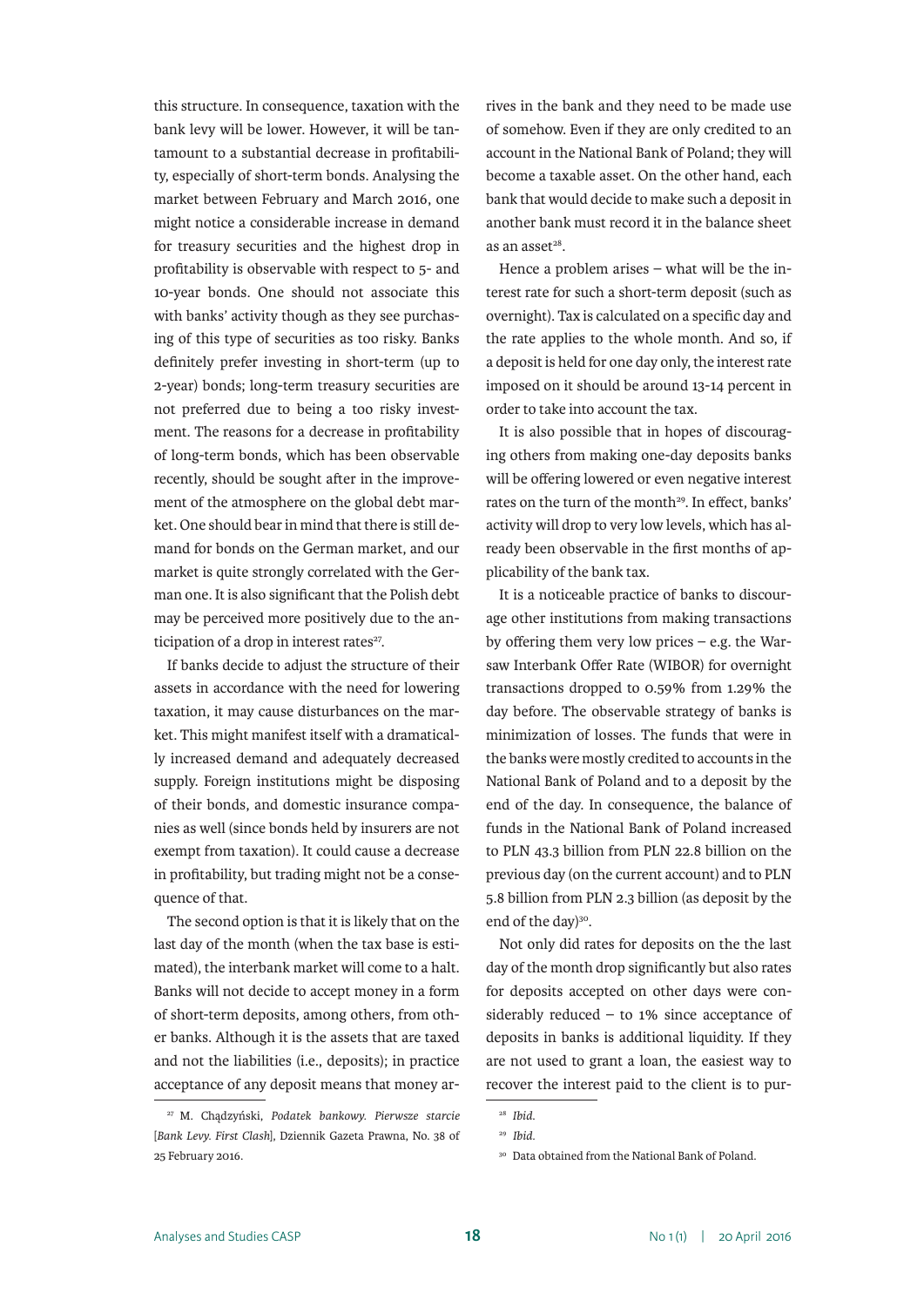chase NBP bills. In times when the bank levy had not been applicable yet, profit from the bills was 1.5% per year – that is, theoretically the interest rate on deposits could be offered up to this level. However, currently bills offer just a little more than 1% of real profit – as the tax rate on assets is 0.44% yearly. In consequence, bank levy results in decreased interest rates and banks will be adjusting the prices of the deposits they offer to this level. For in the long run, they will not be able to escape overliquidity. This effect is already visible in short-term rates on deposits accepted on the day of settlement – but this adjustment will extend on other types of deposits over time.

It may thus be expected that rates on deposits for corporate customers and financial institutions will be dropping to the level of 1%. It is noticeable that this process has begun with shortterm deposits accepted on the turn of the month, but it extends on the medium- and long-term ones as well.

A solution for banks could be the policy of investing excess funds in treasury bonds. It would be justified owing to the fact that assets in the form of treasury bonds are not subject to taxation with the bank levy. One should bear in mind though that banks have limits on these types of investment and they have probably already reached them. In December 2015, the value of bonds and treasury bills in bank portfolios was PLN 171.5 billion and in January 2016 it was already PLN 179.5 billion<sup>31</sup>. The main purchasers of treasury bills were domestic banks.

As far as the decrease in interest rates on deposits is concerned, the "action" promised by banks and consisting in revision of their loan offer is also relevant. Banks will most likely decide to stop offering the loans that offer the lowest margin as the bank levy will lower it even further. Banks will certainly need to take into consideration the consequences of the introduction of the bank tax (0.44%) when setting their credit spread.

The effects of bank tax will definitely influence the provision of credits by banks, which

<sup>31</sup> Data obtained from the National Bank of Poland.

may slow down at least in many market sectors. Therefore, additional deposits may turn out less needed, which will prompt banks to lower rates on deposits.

#### **VII. Final Conclusions**

Undoubtedly, it should firmly be concluded that the bank levy in Poland is needed or even necessary. Poland is one of the few Member States of the European Union that decided to introduce this regulation so late. Hence, it was justified to introduce it much earlier.

The construction of the bank tax introduced in Poland raises considerable doubts. Especially when it comes to taxation of assets on a monthly basis. These doubts may arise both over the fact that its construction is susceptible to being avoided and that only few countries in the European Union decided to introduce such a mechanism. Undeniably, it is thought-provoking that the legislator did not take into account the experience of countries that have introduced this tax earlier.

There are also other noteworthy doubts and concerns as regards the construction of the bank tax, which were presented in this elaboration and which influence the value of this construction.

The Ministry of Finance's estimations of the expected revenues from this tax should also be a cause for concern. In particular, in the context of constructional flaws allowing to considerably reduce the effectiveness of this tax. In the first – quite optimistic version of the Ministry of Finance – the estimated revenues from bank tax in 2016 were expected to be PLN 6,500-7,000 billion. Eventually, the estimated revenue from this tax is to reach PLN 5 billion in 2016 (between 1 February and 31 December). Considering the effectiveness of the solutions allowing financial institutions to minimize payment of this tax, it is very likely that the expected revenues will not be generated at the level estimated by the Ministry of Finance.

It can be worrying that expert firms are working on instruments and constructions that will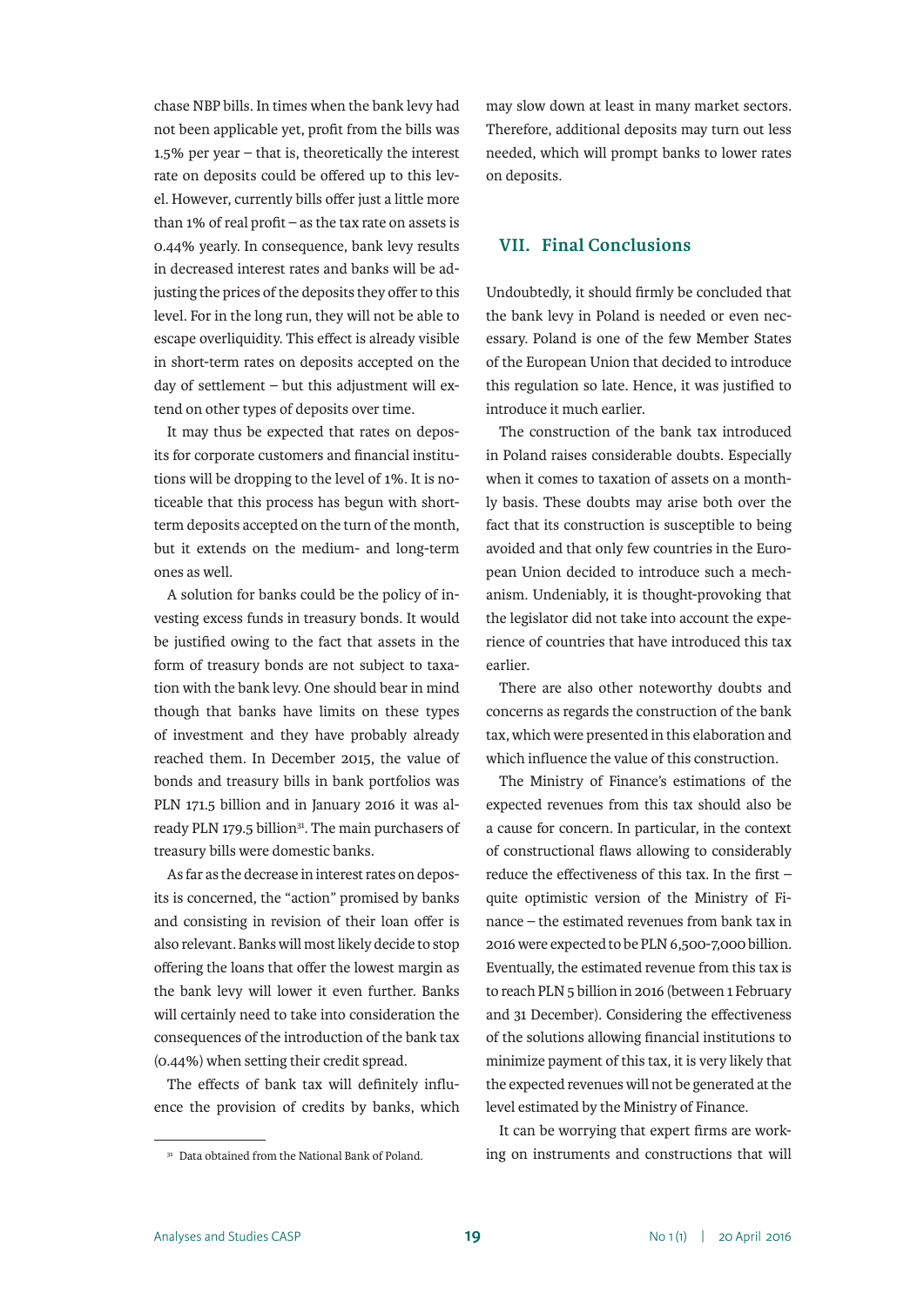facilitate "temporary" lowering of the value of assets at the end of each month, which will minimize taxation of financial institutions. It is particularly relevant with respect to institutions that operate as international groups of companies. Domestic institutions that do not have branches in other countries, and much less companies with equity links, definitely have fewer possibilities in this respect. Analysing the experiences of countries that have introduced bank tax earlier, one may not rule out that financial institutions will follow a strategy consisting in expanding their international structures for the purposes of tax optimisation. The above may disturb the competition balance between banks that have an extensive international organizational structure and banks that only operate as domestic entities.

The remarks and reservations presented above should inspire the decision-makers to perform thorough analysis of the regulations and introduce possible changes that could influence not only the quality but also the effectiveness of the act of law in question. Particular attention should be paid to the possibility of avoidance of this tax, especially by financial institutions operating as international groups. Currently, the construction of the bank levy is not resistant to aggressive and creative tax optimisation.

#### **Bibliography**

- *Banking Union State of play of implementation,* the Council of the European Union, 2016.
- M. Chądzyński, *Podatek bankowy. Pierwsze starcie* [Bank Levy. First Clash], Dziennik Gazeta Prawna, No. 38 of 25 February 2016.
- Directive 2014/49/EU of the European Parliament and of the Council of 16 April 2014 on deposit guarantee schemes (OJEU L 173 of 12/06/2014, p. 149).
- Directive 2014/59/EU of the European Parliament and of the Council of 15 May 2014 establishing a framework for the recovery and resolution of credit institutions and investment firms and amending Council Directive 82/891/EEC, and Directives 2001/24/EC, 2002/47/EC, 2004/25/EC, 2005/56/EC, 2007/36/EC, 2011/35/EU, 2012/30/EU and 2013/36/EU, and Regulations (EU) No. 1093/2010 and (EU) No. 648/2012, of the European Parliament and of the Council (OJEU L 173 of 12/06/2014, p. 190).
- Dzwonkowski H., *Opinia prawna w sprawie projektu ustawy o opodatkowaniu niektórych instytucji finansowych (druk sejmowy nr 4250)* [Legal Opinion on the Draft Act on Tax on Certain Financial Institutions (Publication of the Sejm No. 4250)], Warsaw, 06 July 2011.
- H. Dzwonkowski (ed.), *Prawo podatkowe* [Tax Law], Warsaw 2010.
- Opinion of the European Central Bank of 12 January 2016 on tax on certain financial institutions (CON/2016/1).
- *Opodatkowanie aktywów sektora finansowego* [Taxation of the Assets of the Banking Sector], Report of the Sobieski Institute, 2015.
- Pawłowicz L., *Stanowisko Instytutu Badań nad Gospodarką Rynkową wobec opodatkowania banków w Polsce* [Stance of the Research Institute for Market Economy on Taxation of Banks in Poland], Instytut Badań nad Gospodarką Rynkową, Gdańsk 2015.
- Letter of 15 December 2015 of the Chief Executive Officer of Bank Gospodarstwa Krajowego to the Chair of the Public Finance Committee of the Sejm, No. DP.064.6.SS.2015.
- *Rentowność sektora bankowego w Polsce*, [Profitability of the Banking Sector in Poland], the Congress of Retail Banking, November 2015.
- Regulation (EU) No. 575/2013 of the European Parliament and of the Council of 26 June 2013 on prudential requirements for credit institutions and investment firms and amending Regulation (EU) No. 648/2012.
- Commission Implementing Regulation (EU) No. 680/2014 of 16 April 2014 laying down implementing technical standards with regard to supervisory reporting of institutions according to Regulation (EU) No. 575/2013 of the European Parliament and of the Council.
- The full minutes of the meeting of 9 February 2016 of the Public Finance Committee with the members of the boards of financial institutions (banks) No. 31 of 09 February 2016.
- Resolution No. 26/2015 of the Council of the Bank Guarantee Fund of 25 November 2015 on the amount of a prudence fee for 2016 to be paid in to the Bank Guarantee Fund by entities participating in the mandatory deposit guarantee scheme.
- Resolution No. 40/2015 of the Management Board of the National Bank of Poland of 13 August 2015 laying down the rules and mode of calculation and maintenance of statutory reserves.
- Act of 15 February 1992 on corporate income tax (Journal of Laws of 2014, item 851, as amended).
- Act of 29 September 1994 on Accounting (Journal of Laws of 2013, item 330, as amended).
- Act of 29 August 1997 on Banking Law (Journal of Laws of 2015, item 128, as amended).